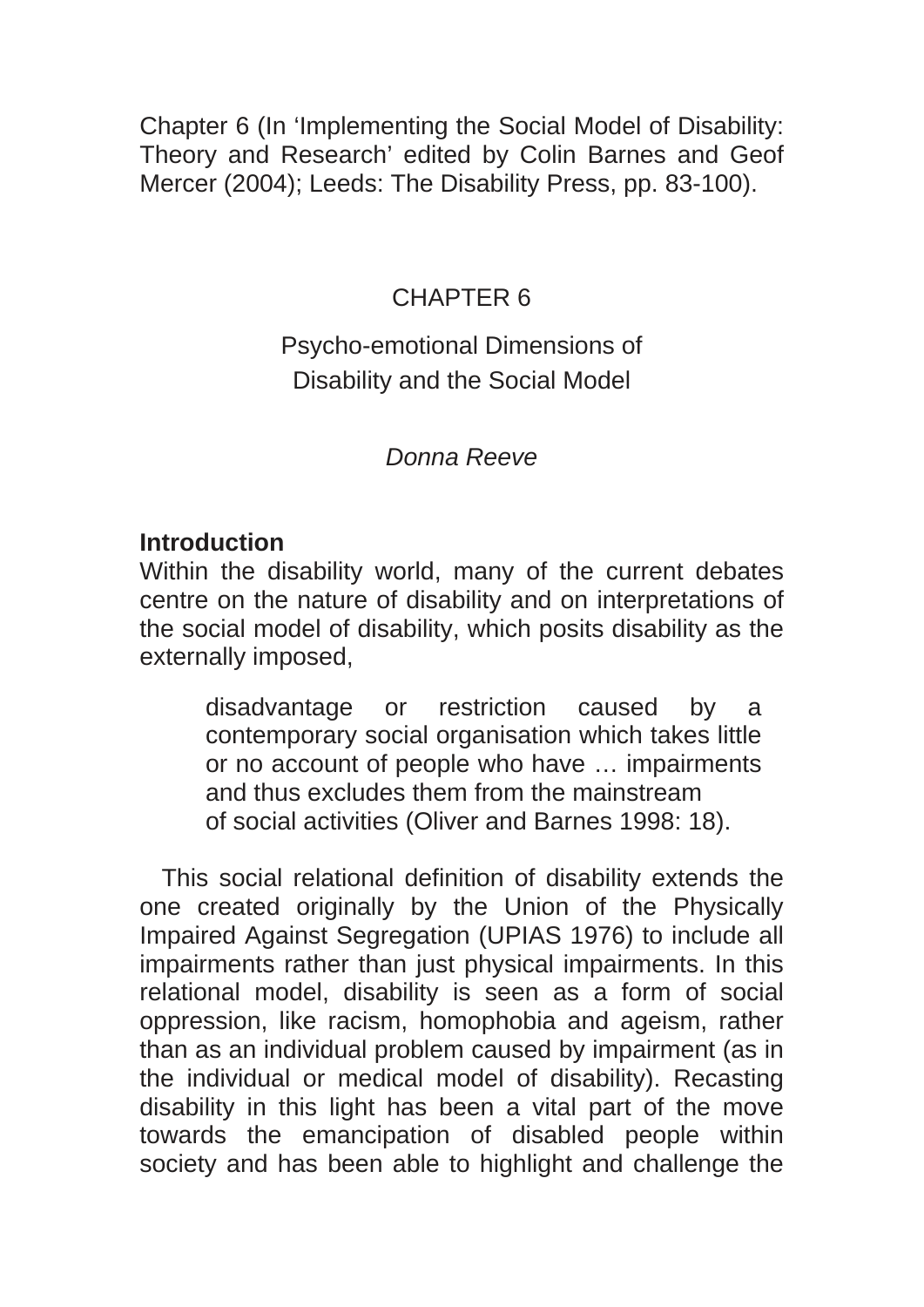social and economic disadvantage faced by disabled people (Barnes 1991).

In this chapter, I discuss the benefits of adopting the extended social relational model of disability proposed by Thomas (1999), which builds on the definition quoted above, to include both structural and psycho-emotional dimensions of disability. In this model, disability is seen as a form of social oppression that operates at both the public and personal levels, affecting what people can *do*  as well as who they can *be*. I provide some examples of psycho-emotional disablism and show how this dimension of disability can leave some disabled people feeling worthless and ashamed, whilst removing others from the social world as surely as structural barriers. In the light of current debates about disability and identity, consideration of both dimensions of disability has useful implications for who is seen, and who see themselves as disabled.

However, although this extended model of disability allows for a more sophisticated and complete analysis of the ways in which both structural and psycho-emotional dimensions of disability are evident in the lives of people with impairments, there are compromises associated with adopting a more complex definition of disability. Nonetheless, more work needs to be done in order to raise the profile of the psycho-emotional dimensions of disability within disability studies and the disabled people's movement.

#### **The extended social relational model of disability**

One of the main criticisms of the social model of disability, with its emphasis on socio-structural barriers, has been that it ignores the cultural and experiential dimensions of disability (Shakespeare, 1994). Consequently, the focus has been on the 'public' experiences of oppression such as social barriers, at the expense of the more 'personal' experiences of oppression which operate at the emotional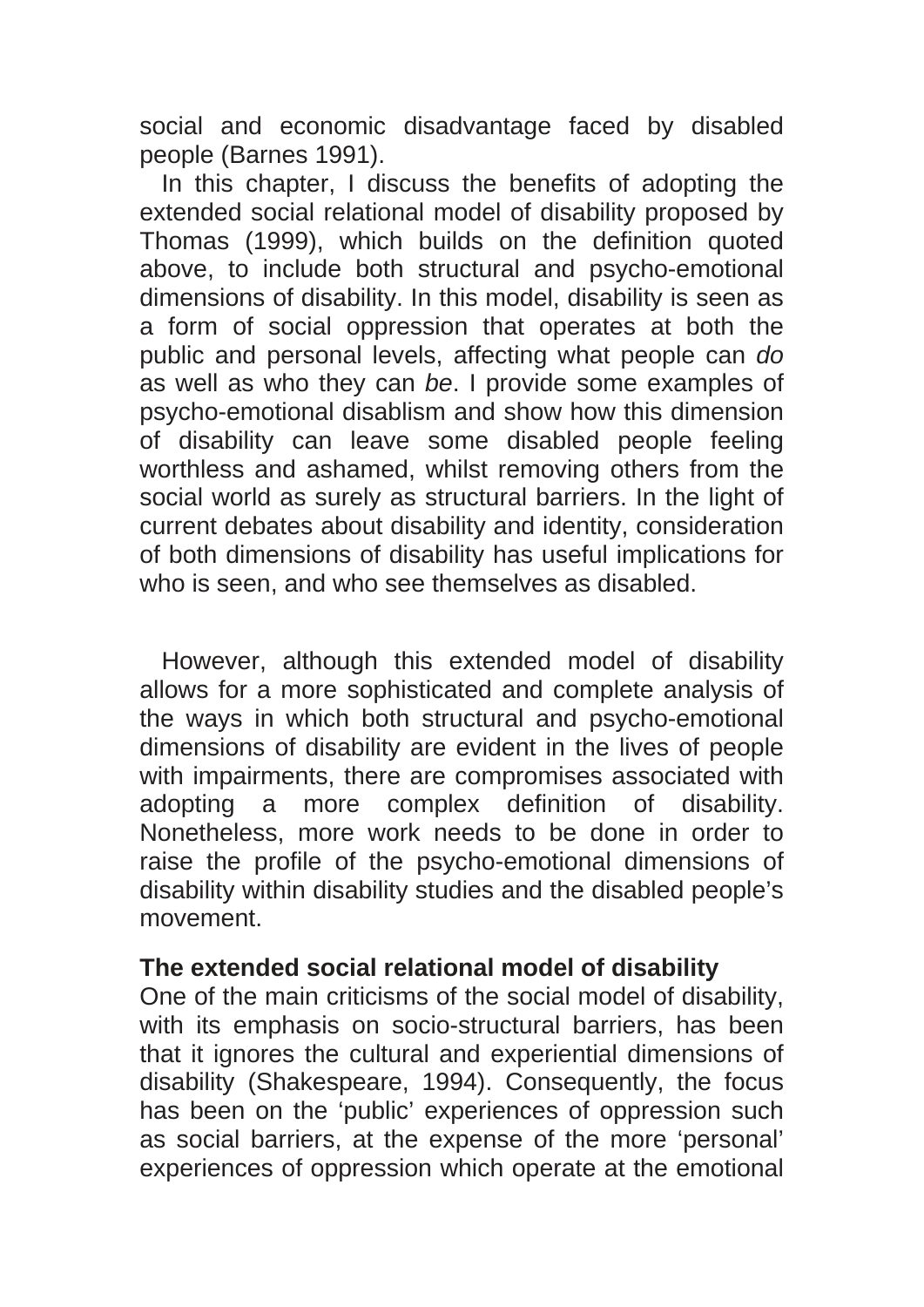level (Thomas, 1999). In her book, *Female Forms,*  Thomas (1999) proposes an extended social relational definition of disability that attempts to address this criticism:

> Disability is a form of social oppression involving the social imposition of restrictions of activity on people with impairments *and the socially engendered undermining of their psychoemotional wellbeing* (Thomas, 1999: 60; *emphasis added*).

This extended social model of disability takes account of the sociostructural barriers and restrictions that exclude and discriminate against disabled people in addition to the social processes and practices which place limits on the psycho-emotional well-being of people with impairments. In other words, this extended definition of disability which incorporates both structural and psycho-emotional dimensions of disability, includes the limits on what disabled people can both do and be – for many people, such as myself, it is this latter form of disablism which is the most restricting. The agents of this disablism can be close family members or individuals with whom disabled people have direct contact such as 'professionals', in addition to disablism experienced within society at large (Thomas 1999).

These psycho-emotional dimensions of disability can be considered to be the effects of psycho-emotional pathways of oppression which are sustained through imagery, cultural representations and interactions with others:

Going out in public so often takes courage. How many of us find that we can't dredge up the strength to do it day after day, week after week, year after year, a lifetime of rejection and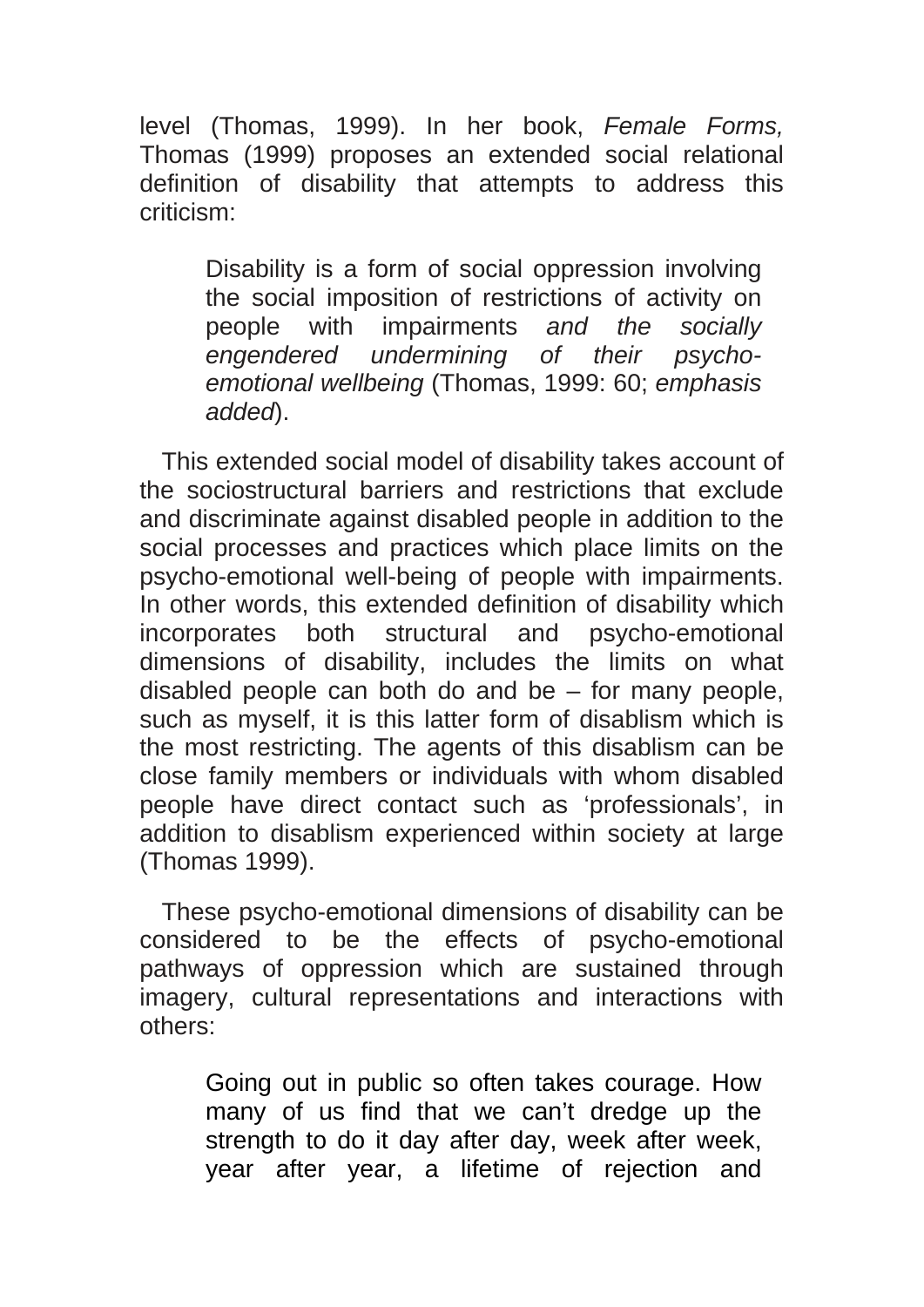revulsion? It is not only physical limitations that restrict us to our homes and those whom we know. It is the knowledge that each entry into the public world will be dominated by stares, by condescension, by pity and by hostility (Morris 1991: 25).

Thus, the experience of structural and/or psychoemotional dimensions of disability can prevent people with impairments from participating within mainstream society.

# **Psycho-emotional dimensions of disability**

The psycho-emotional dimensions of disability can be manifested in many different ways. However it is important to note that the experience of psycho-emotional disablism is not inevitable or unchanging. Not all disabled people will experience this form of disability and it will change in intensity with time and place; whether or not it is more or less disabling than their experience of structural disability will vary and sometimes the two dimensions reinforce each other. I will now briefly describe three examples of this dimension of disability.

## *Responses to experiences of structural disability*

For people with physical and sensory impairments, the experience of being excluded from physical environments reminds them that they are different and can leave them feeling that they don't belong in public and private spaces.

> It tells us that we aren't wanted in the places that non-disabled people spend their lives – their homes, their schools and colleges, their workplaces, their leisure venues (Morris 1991: 26- 27).

Fred, a research participant who used a wheelchair, talked to me about the problems he faced visiting a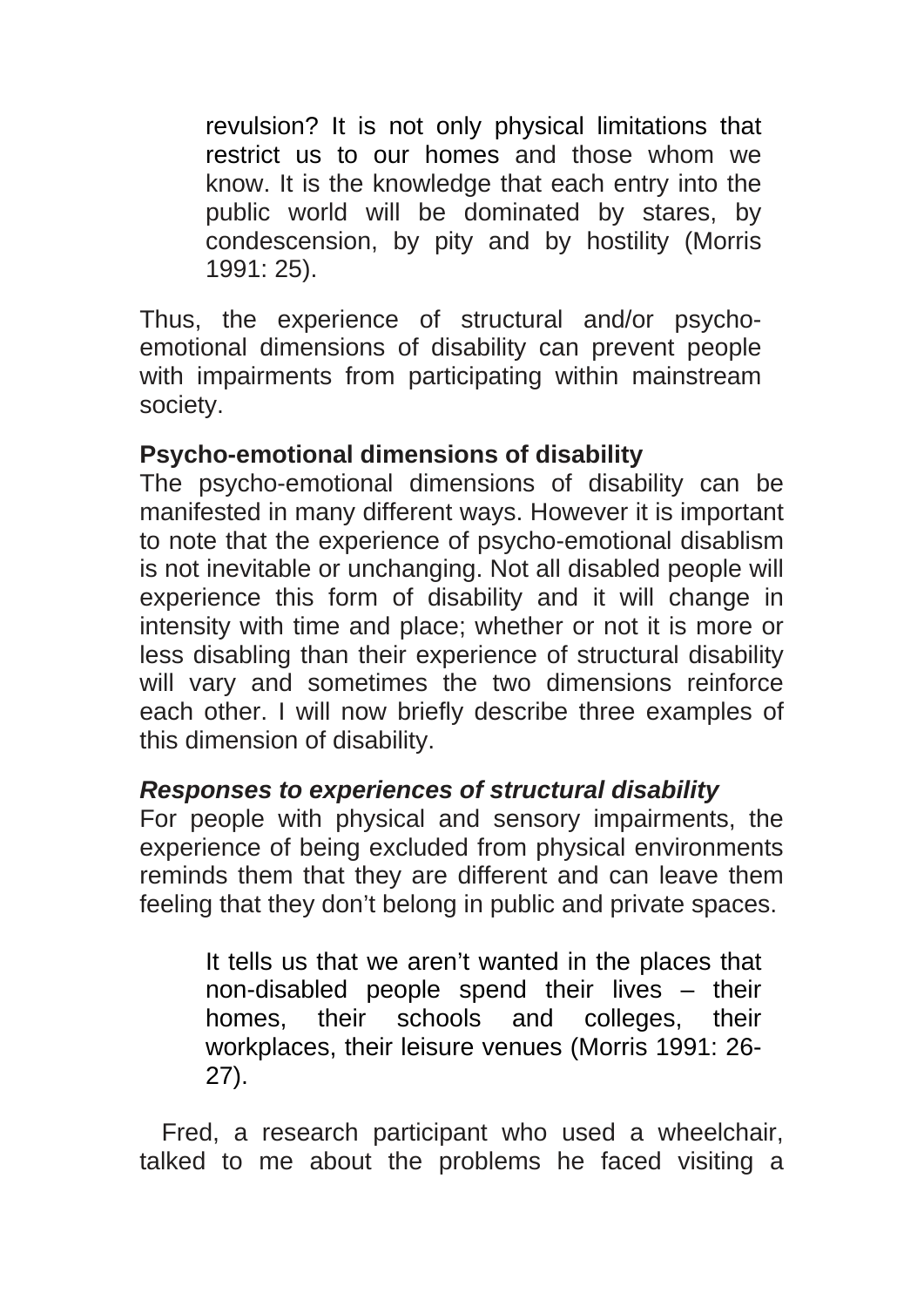counsellor in her inaccessible house - he had to be carried in, and once inside she made a show of needing to move furniture in order to accommodate him. As he said,

> Here I'm supposed to be being helped, and I am just being made to feel more in the way (Reeve 2000a).

The counsellor's grudging admittance of Fred to her house, especially in the way that she failed to move furniture out of the way before Fred and his wife turned up for each of their appointments, reinforced the message that Fred was getting from society – that he was different and that he was not wanted here, he was out of place. Slack (1999) writes about her experiences as a wheelchair user and the anger and frustrations which arise from living in an inaccessible environment. She feels that her friends do not want her to make a scene when she is faced with physical barriers and that they do not want to recognise her experiences of oppression.

Whilst the suggestion by others that she should 'write and complain' is all very well, like many other disabled people, she could spend her entire life and energy complaining rather then trying to socialise or earn a living.

An important difference between the experience of disabled people and those from other oppressed groups in society is that the doctrine of 'separate but equal' is enshrined in law (Olkin 1999). At the start of the 21st century it would be unthinkable to make people from ethnic minority groups access a building through a different entrance to other people, and yet this is what disabled people do every day – entering an art gallery through a back entrance, using a goods lift to access a first floor classroom, travelling in the guards van on a train. Being forced to move within public space in this manner reinforces the feeling that one is a second-class citizen who is being tolerated, but only just. This manifestation of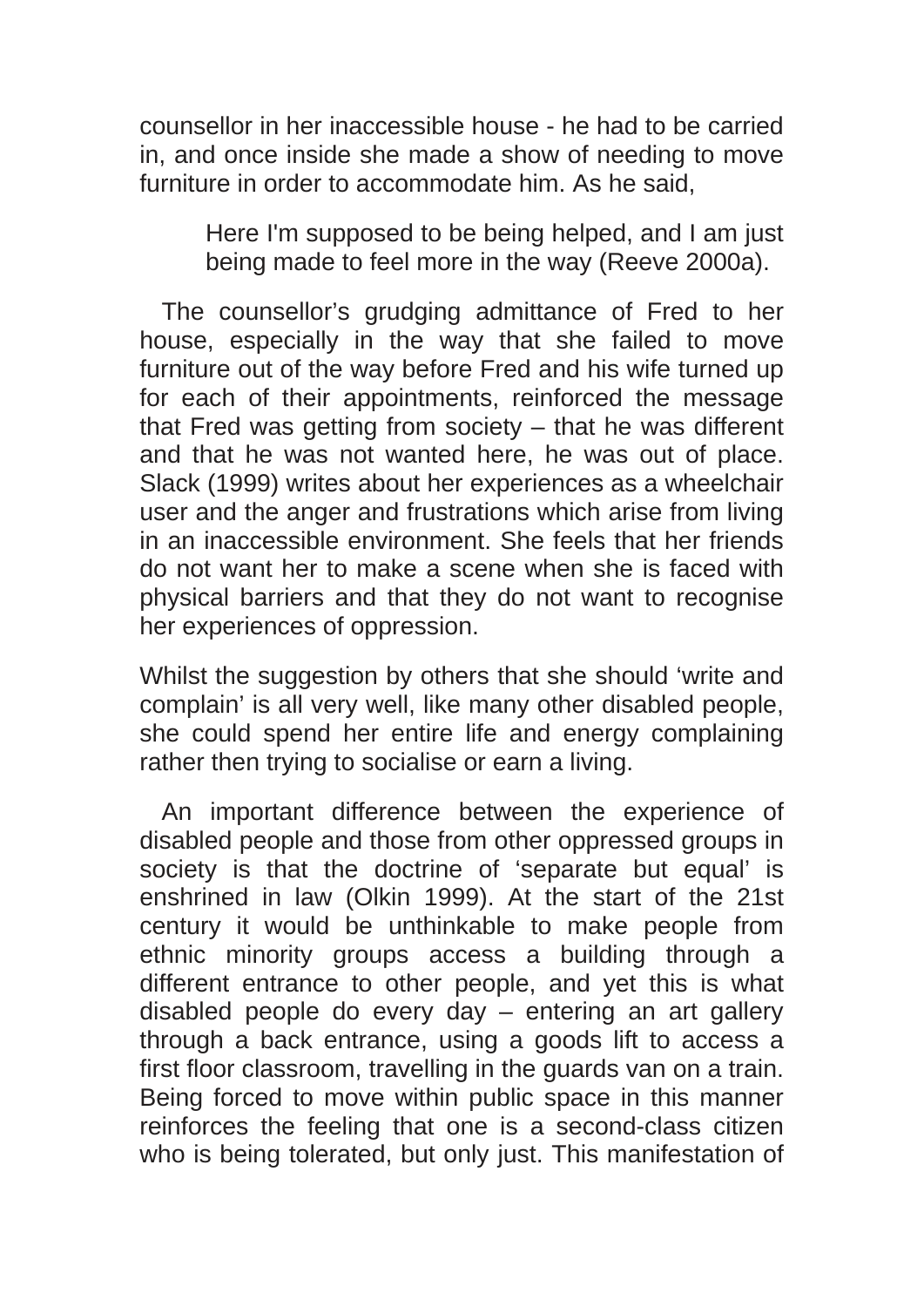psycho-emotional disablism describes the emotional costs of moving within these 'landscapes of exclusion' (Kitchin 1998: 351) which add to the oppressive nature of structural disability.

#### *Social interaction with others*

In addition to the daily battle with disabling physical barriers, disabled people also have to deal with the reactions of others within society. Many disabled people with visible impairments have to deal with the frank curiosity of other people.

> We often experience the fascination that nondisabled people have with 'just how do you *manage?*' They have a consuming curiosity about how we pee, how we shit, how we have sex (*do*  we have sex?) … Our physical difference makes our bodies public property (Morris, 1991: 29; *emphasis in original*).

It has been suggested that non-disabled people may feel that they have the right to ask these kinds of personal questions because disabled people are occupying 'their' public space, and like children and elderly people, can be approached with less respect and reserve than the average adult (Chouinard 1997). There are also expectations about what disabled people 'look' like and this can cause difficulties for those disabled people who do not match the stereotypical image of being elderly and/or a wheelchair user, especially when using facilities set up for disabled people such as disabled parking spaces or accessible toilets.

Another aspect of interacting with others that is a potential source of psycho-emotional disablism, is the experience of being stared at by others. Whilst acknowledging that the ways in which disabled people respond to the gaze of others vary and are affected by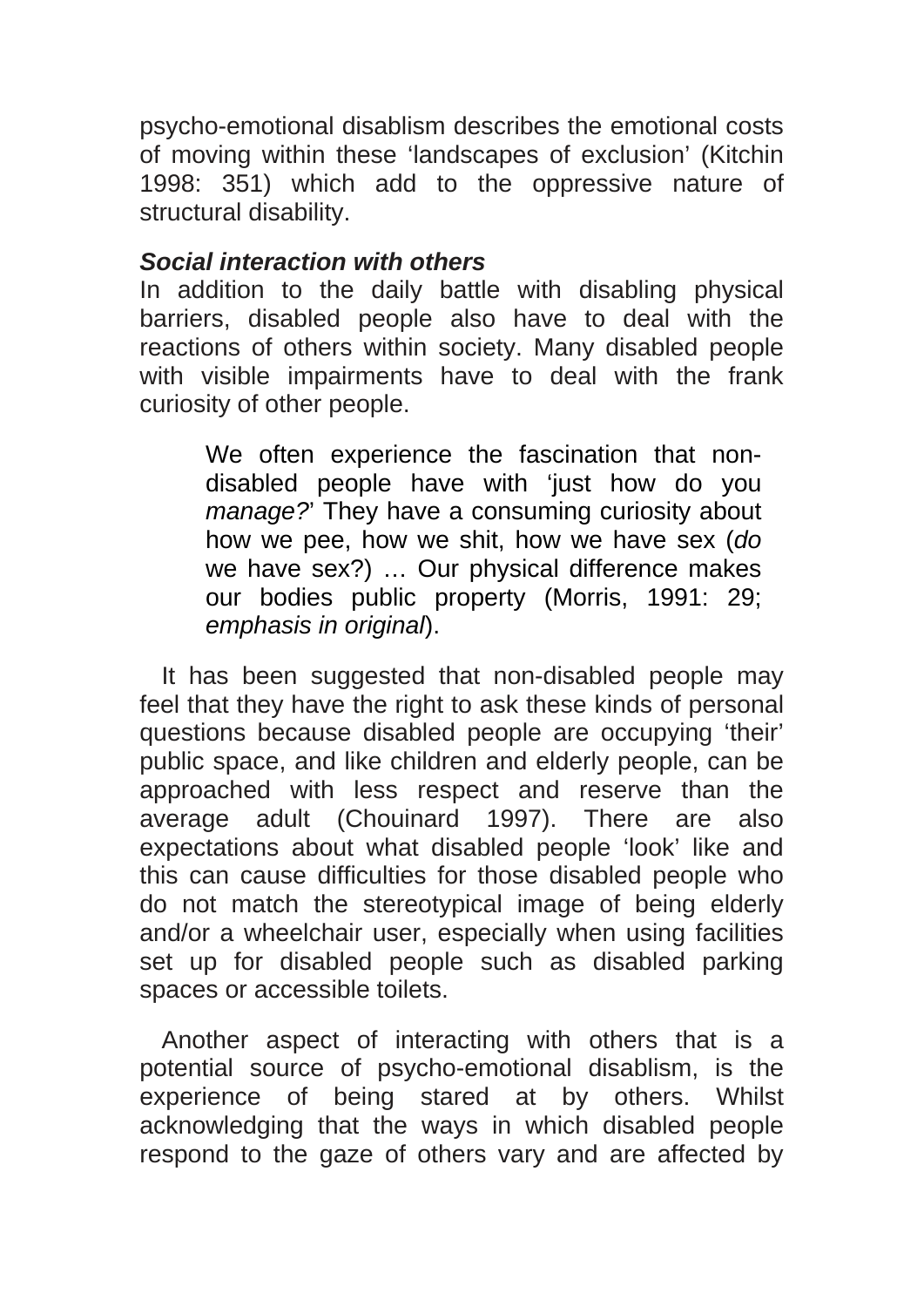personal biographies and experience, nonetheless the experience of being stared at can leave disabled people feeling ashamed, vulnerable and invalidated. This is exemplified by one woman's narrative about her sexual experiences:

> The look of revulsion on a man's face at the sight of my naked flesh does absolute wonders for my self-esteem. And then there are the 'freak show' types. Their motives range from mild curiosity to fully blown fetishism. It's great to hear, at the peak of an orgasm, 'I've never fucked a woman in a wheelchair before' (Ball 2002: 170).

This experience of being gazed on is obviously affected by what is visible to the observer and so the experience of this form of disablism is mediated by how apparent impairment and impairment effects are to others. Someone who is unable to hide their impairment is most likely to be seen as 'disabled' by others at the expense of any other personal attributes (French 1994a). Whilst someone with a hidden impairment is less likely to be stared at by others, there is always the risk that their disability status will be revealed and this fear forms the basis for 'the negative psycho-emotional aspects of concealment' (Thomas 1999: 55).

This discussion about the interaction between disabled people and others in society is not new to disability studies. Goffman's (1963) work on stigma provides a descriptive account of how disabled people interact with non-disabled people and has rightfully been criticised for failing to provide an account of the true nature of disabled people's oppression and for presenting such interactions as inevitable (Finkelstein 1980; Bogdan and Taylor 1989). Nonetheless, for many disabled people, it is the reactions of others which affect their psycho-emotional well-being and indirectly 'restrict activity'; therefore this should be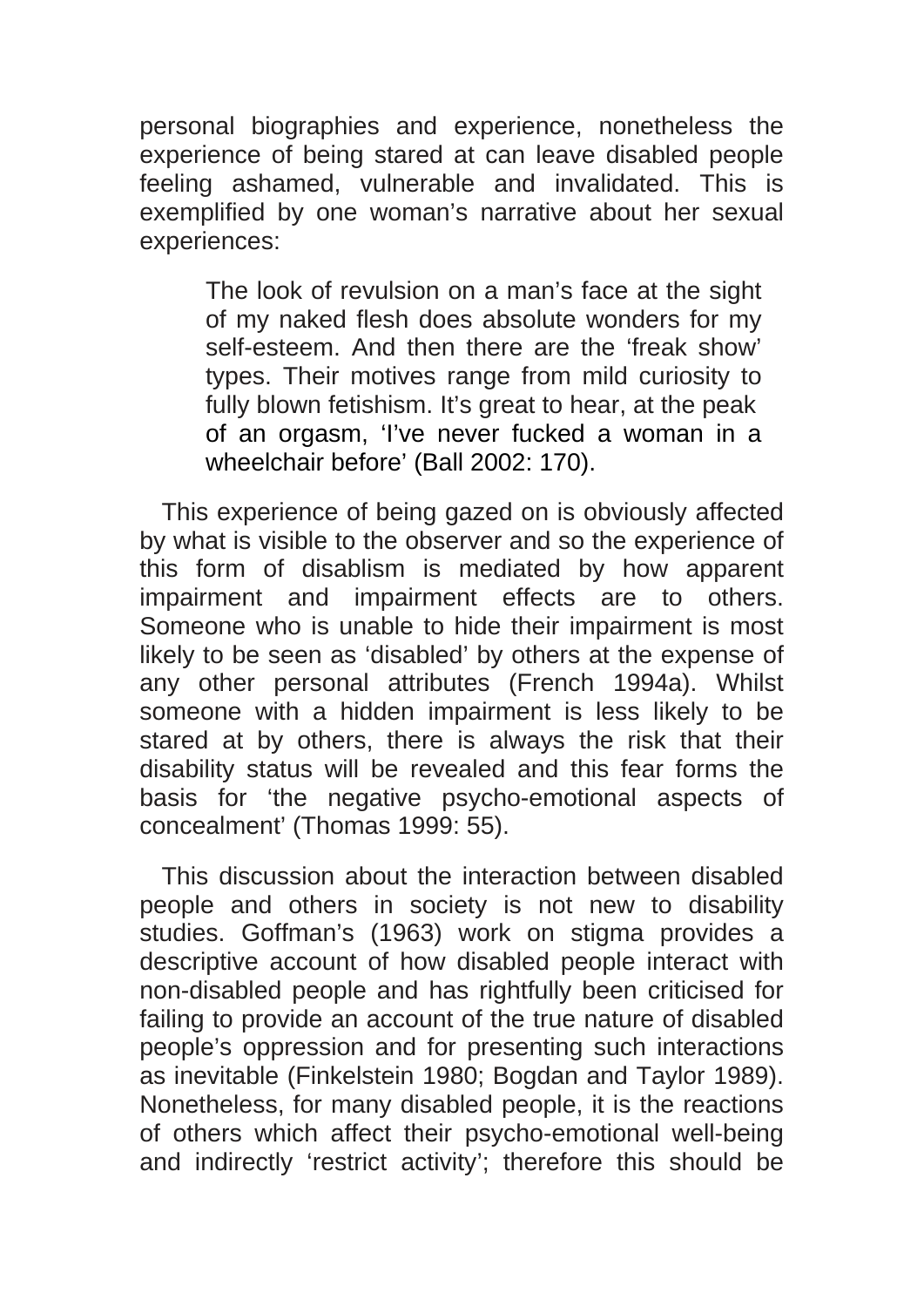considered as an important part of the disablism present in society that needs to be challenged (Thomas 1999). As it is forty years since Goffman published his social interactionist analysis of stigma, it may now be appropriate to revisit this concept using a more recent sociological perspective.

## *Internalised oppression*

The final element of psycho-emotional disablism I want to describe is that of internalised oppression. This can happen when individuals within a marginalised group in society internalise the prejudices held by the dominant group – the acceptance and incorporation of '*their* values about *our* lives' (Morris 1991: 29; *emphasis in original*). This form of oppression is most effective when it is acting at the subconscious level, affecting the self-esteem of the individual in addition to shaping their thoughts and actions (Marks 1999). Disabled people are surrounded by myths and stereotypes which underpin prejudices experienced on a daily basis (Morris 1991); the dearth of positive disabled role models means that these myths are never challenged and remain in place supported by media and film images (Barnes 1994). Terms of abuse within everyday language use words related to impairment such as 'too blind to see', 'out of your mind', 'words falling on deaf ears', and 'haven't got a leg to stand on' which all support the notion that to be of value, one must be physically, psychologically and mentally fit (Thomas 1995). Therefore, it is not surprising that disabled people can feel devalued and disempowered:

> Somewhere deep inside us is the almost unbearable knowledge that the way the ablebodied world regards us is as much as we have the right to expect. We are not full members of that world, and the vast majority of us can never hope to be. If we think otherwise we are deluding ourselves (Battye 1966: 8-9).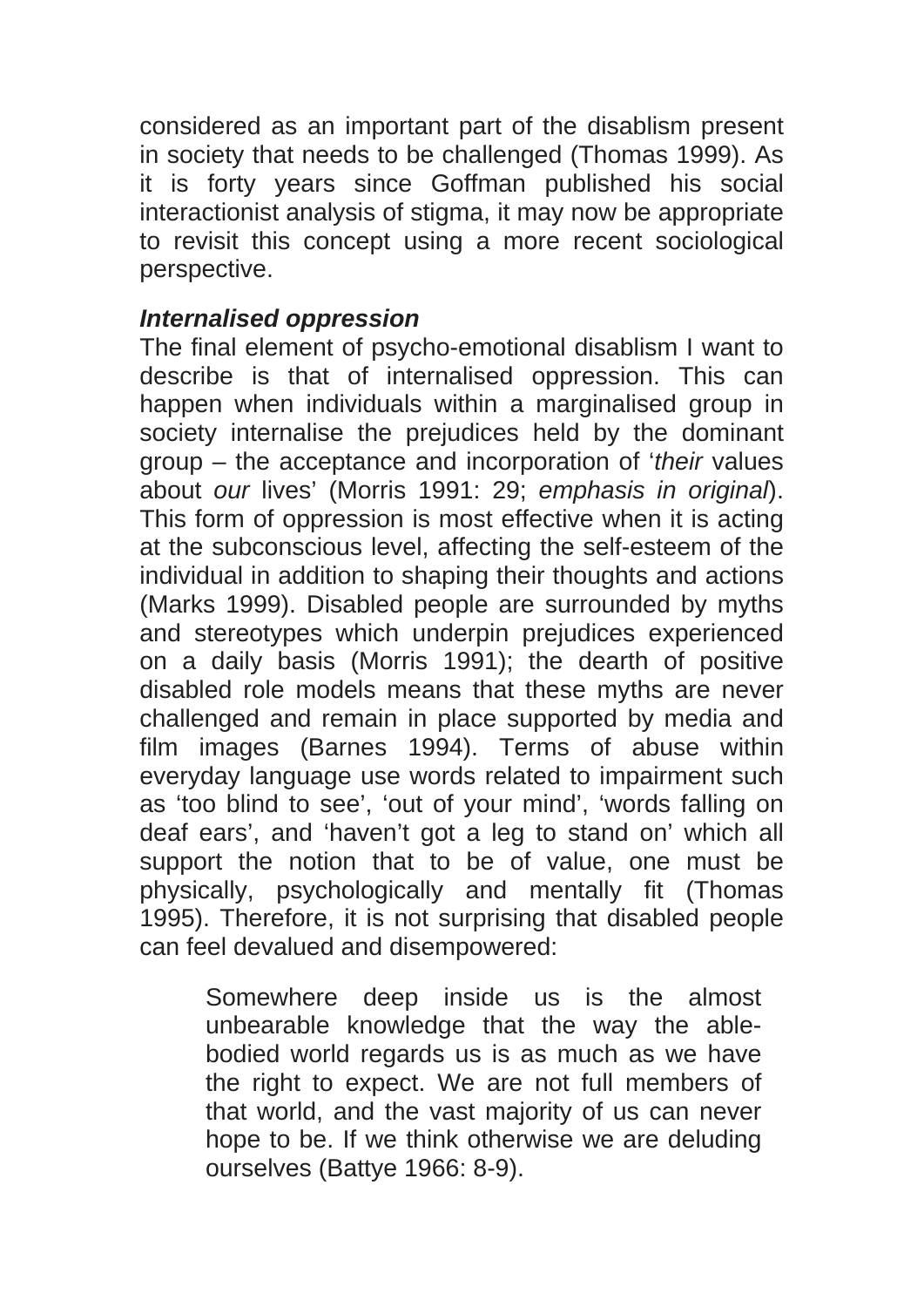In addition, internalised oppression maintains the negative stereotypes of disabled people that are prevalent within society. If disabled people accept the prejudices and assumptions held by non-disabled people, then they become what they have internalised and become the 'slave of their archetypes' (Fanon 1986: 35).

As mentioned earlier, the agents of psycho-emotional disablism can be family, friends, professionals or strangers. Disabled children may experience more acute internalised oppression because their less powerful position means that they are more vulnerable to the views of the wider society; in addition, their parents may be unwitting oppressors in the process, because their beliefs and expectations will be shaped by the professionals they defer to (French 1994b). This can result in children having low self-esteem, which in turn can render them more vulnerable to being abused. The negative social values placed on children with impairments creates a situation in which abusers can believe that it is all right to abuse a child who is 'worthless' and the child accepts the abuse because they believe that they are 'defective' (Kennedy 1996). For example, a young man with cerebral palsy who had been sexually abused commented, 'Why bugger up a normal child, I was defective already' (Kennedy 1996: 127). This abuse extends into adulthood with disabled men and women tolerating abusive relationships because of their low self-esteem about being disabled and hence unlovable (Gillespie-Sells et al. 1998).

Again, the experience of internalised oppression is not inevitable and is affected by an individual's biography. There is the phenomena of multiple/simultaneous oppression faced by disabled people who belong to more than one minority group, such as disabled women, disabled gay men, disabled Black people (Morley 1992; Vernon 1998). Also, whilst some people will resist and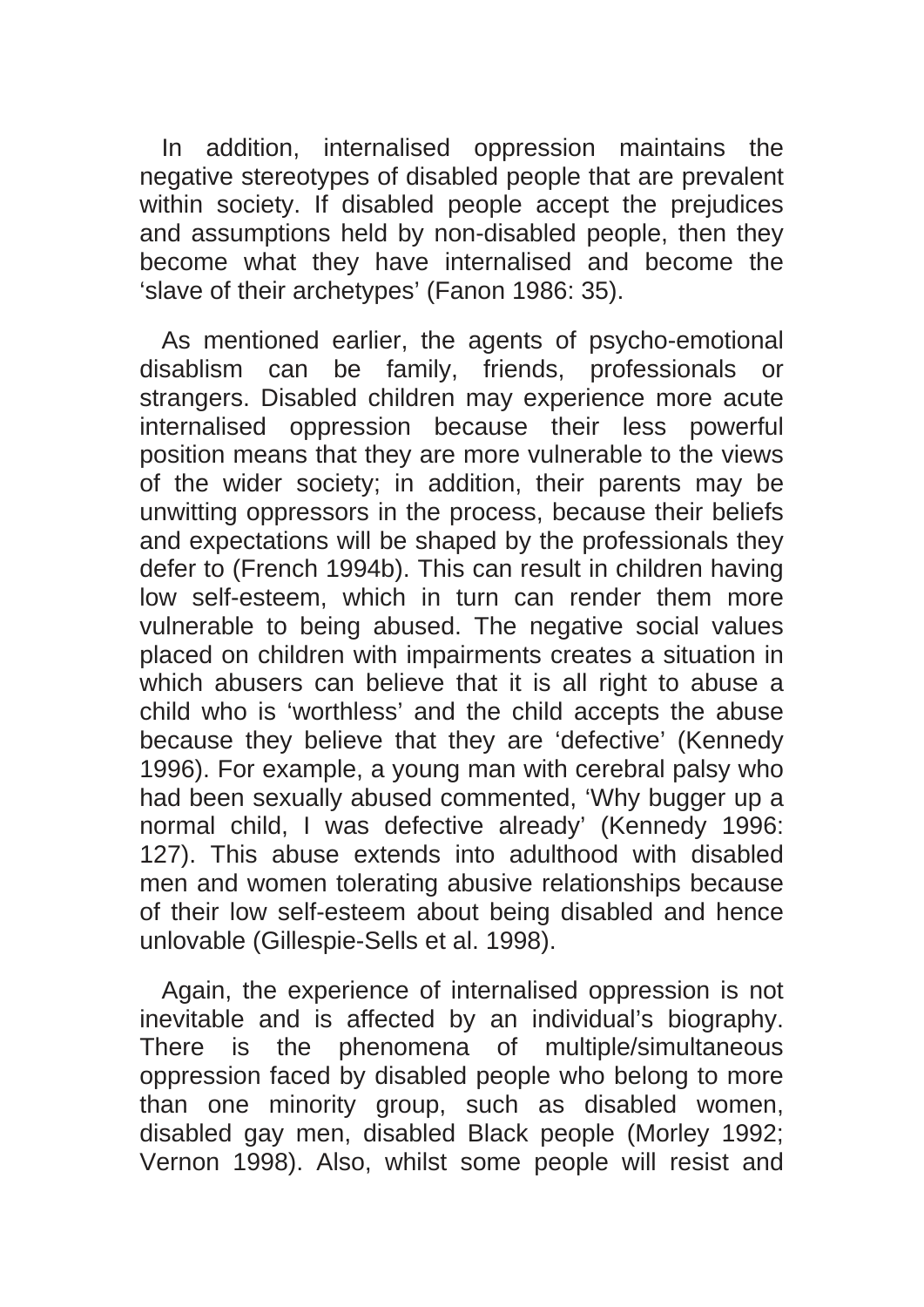fight internalised oppression, others will be unable to do so, either because they are isolated or unaware, or maybe because the support they receive is conditional on them being compliant and continuing to play the 'disabled role' (Thomas 1995). Despite the prevalence of negative stereotypes of disability within every aspect of society and the damaging effects internalised oppression has on the everyday life and health of disabled people, this phenomenon remains a currently neglected area of discussion (Marks 1999).

I consider internalised oppression to be one of the most important manifestations of psycho-emotional disablism because of its unconscious and insidious effects on the psycho-emotional well-being of disabled people and because it has a direct impact in restricting who someone can 'be'.

**The relevance of the psycho-emotional dimensions of disability for a contemporary social model of disability**  Whilst consideration of internalised oppression and social interactions are not new to disability studies, the inclusion of these oppressive relationships with the self and others within a social model of disability is innovative. I will now illustrate the contribution that inclusion of the psychoemotional dimensions of disability within an extended social relational model of disability can make towards providing a more comprehensive account of disability and the related issue of identity.

#### *Providing a more inclusive account of disability*

Sometimes I don't go into my local town centre because I cannot manage the steps on that day, other times I don't go shopping because I cannot deal with the stares of others. Both of these have the same effect of keeping me out of a public space, both are the result of oppressive social relationships which require changes in the sociostructural and socio-cultural fabric rather than my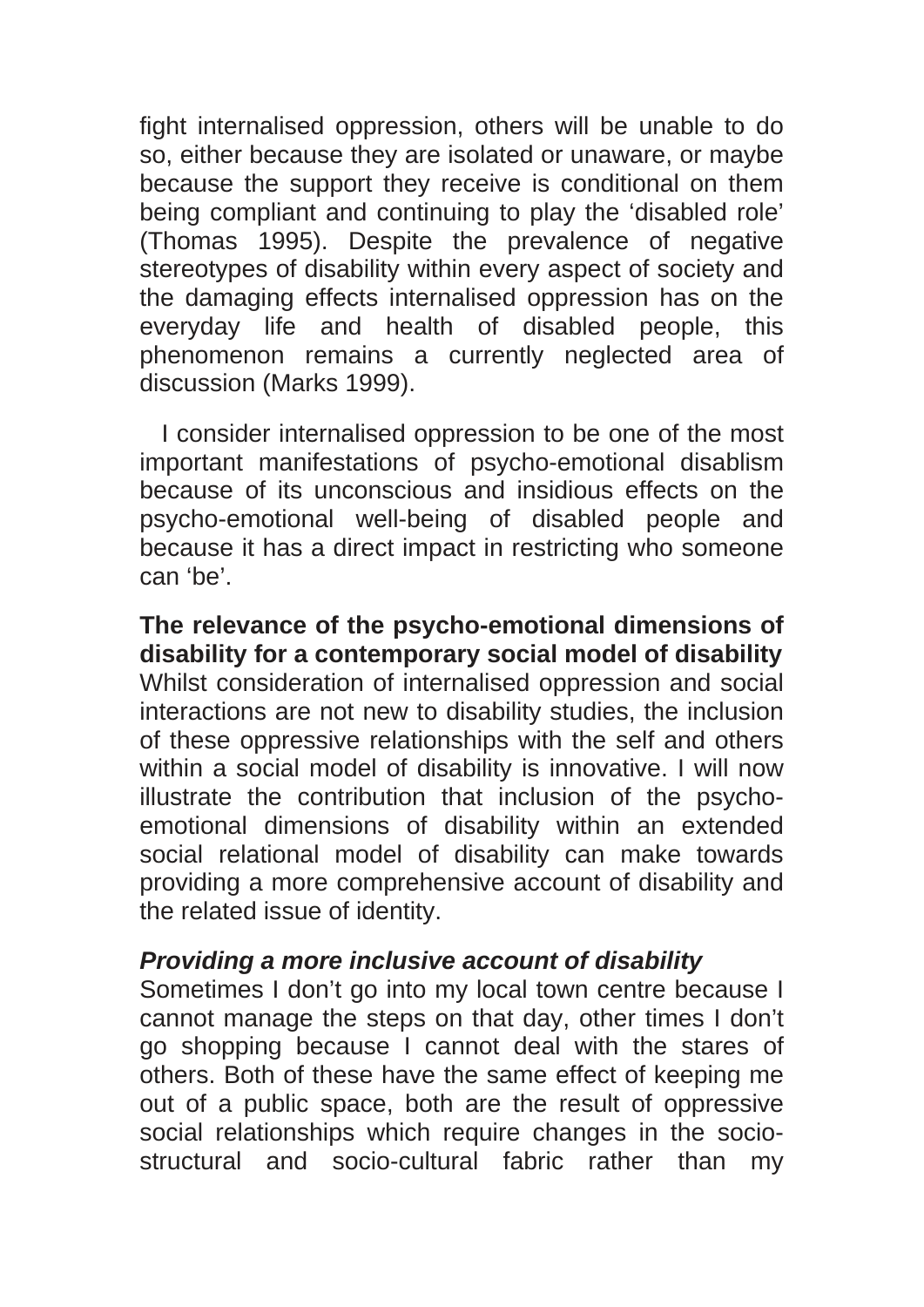individual acceptance of disability. Like psycho-emotional disablism, the experience of structural disability is not identical to all people with impairments because its effects are mediated by other factors such as class, gender and ethnicity, in addition to impairment. For people with invisible impairments or those who can pass, structural disability may be present at some time in their lives; however, the experience of psycho-emotional disablism may exert a greater influence on their well-being (Thomas 1999). Therefore, as disabled people each experience their own different degrees of structural and psychoemotional disablism, it would be more accurate for a model to include both dimensions of disability rather than focus on structural disability alone.

These two dimensions of disability can also interact to affect the economic disadvantage faced by disabled people. The existing UPIAS social relational definition of disability does take account of the many ways in which disabled people are excluded from participation in mainstream life because of the prejudicial attitudes of others - for example, there is ample evidence of institutional and direct discrimination against disabled people in the labour market (Barnes 1991). Whilst this discrimination is undoubtedly the greatest cause of unemployment and underemployment amongst disabled people, there will also be some disabled people who do not feel confident enough to apply for jobs for which they are eminently capable because they have internalised the negative value afforded disabled people in society – the end result is the same, no job with the associated poverty this brings. It is also possible that the experience of psycho-emotional disablism can further add to this level of poverty; for example, a disabled person who is feeling worthless and stressed because of the continual experience of being excluded from the built environment, may not have the emotional strength to then fight for the benefits to which they are entitled, and instead, attempts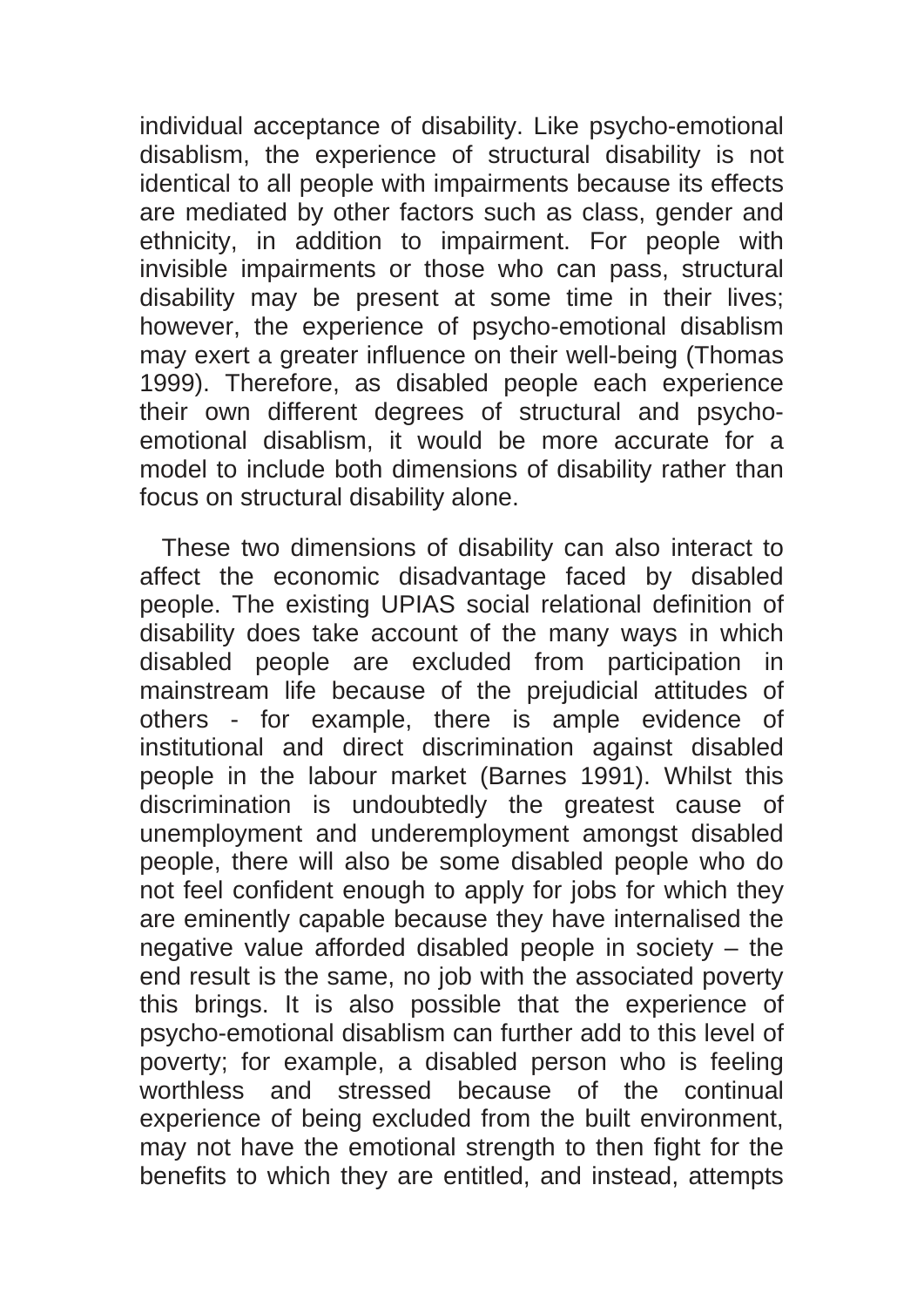to manage without. Thus psycho-emotional dimensions of disability can operate in conjunction with the experience of structural disability, further increasing the level of exclusion and material disadvantage experienced by people with impairments.

Whilst the Disability Discrimination Act and Disability Rights Commission are slowly improving access for disabled people to mainstream life, even in the utopian dream of a world free from socio-structural barriers, psycho-emotional disablism would still be present within our society because of the longevity of prejudicial attitudes and stereotypes about disability. Unfortunately the improvement of social attitudes towards disabled people will be a slow process if the experiences of women and minority ethnic groups are anything to go by – these two groups of people have been protected by legislation outlawing discrimination for many years and yet negative attitudes towards the members of these groups are still endemic within society (Corker 1999).

Finally, I want to briefly consider the relationship between disabled people and the medical profession. Within disability studies, criticisms have been made of the manner in which medicine advocates the pursuit of a 'normal' body at all costs and the way in which this locates the cure for disability with the individual rather than society (Oliver 1990). The treatment of disabled people at the hands of the medical profession can also have adverse effects on their emotional well-being, leaving them feeling ashamed, vulnerable and objectified (Marks 1999; Thomas 2001). Therefore, the use of a social model of disability which recognises dimensions of disability operating at the structural and psycho-emotional level allows for a more complete identification of the ways in which the actions and attitudes of health professionals disable people with impairments, in extreme cases rendering them more vulnerable to subsequent abuse by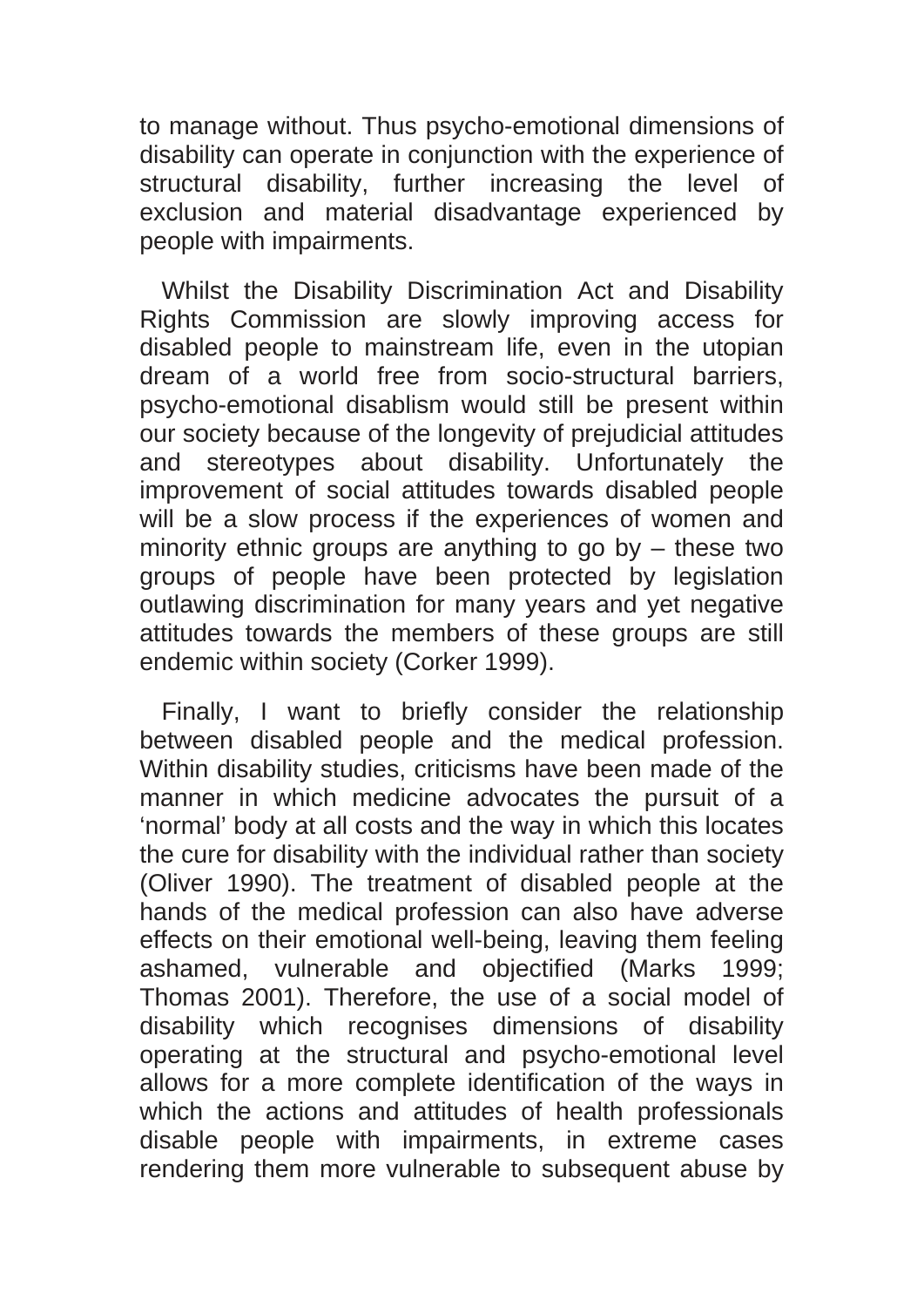repeated exposure to medical examinations and the experience of 'public stripping' (Marks 1999).

Extending the social model of disability in this manner enables a richer analysis of the ways in which structural and psycho-emotional dimensions of disability operate within the lives of people with impairments. I now want to consider the implications of this extended definition of disability for issues of identity.

#### *Identity and disability*

A recent study (Grewal et al. 2002) showed that just over half of the people with impairments who were surveyed did not identify as disabled. The reasons for this varied: some did not feel that they were ill or incapacitated enough to count as disabled, others felt that their health problems were part of illness or the process of ageing, rather than disability. The negative images associated with disability caused some participants to be too embarrassed to identify as disabled. This same study showed that disability was persistently believed to be connected with a physical impairment that typically affected mobility, was visible, led to dependency and incapacity and was a permanent condition. This image of disability was at variance with how many of the people questioned saw themselves and so they did not see themselves as disabled. For example, one woman did not see herself as disabled because although she had severe psoriasis, she was mobile and 'able to do things'.

During a recent Disability Equality training session I was running it turned out that two of the participants in the class both had the same impairment; only one of this pair felt that she was disabled and the reason given was that she received Disabled Living Allowance. This is not the first time I have come across people with impairments who feel that they are 'allowed' to count as disabled because they qualify for disability-related benefits or have a disabled parking badge. Also many people do not see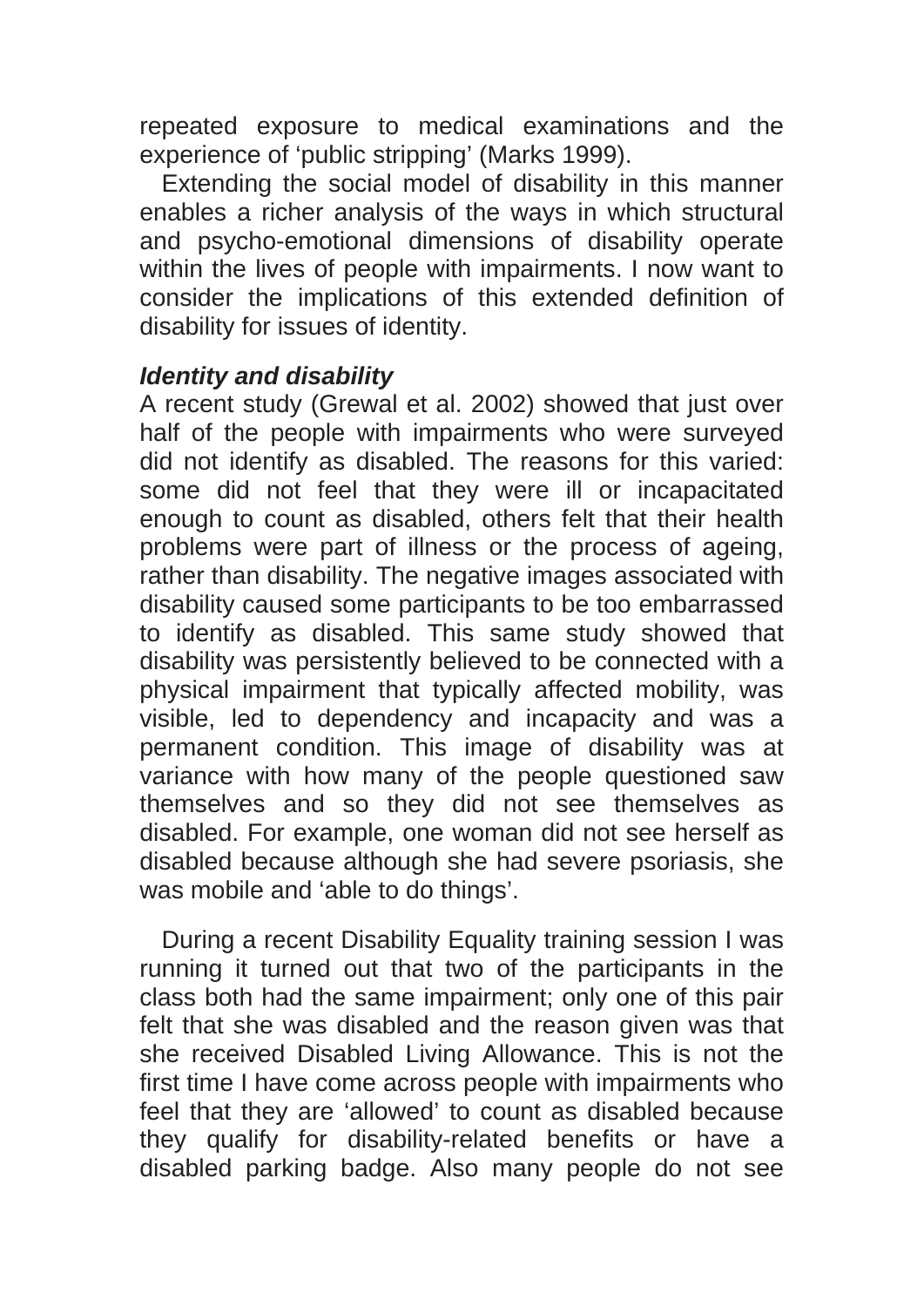themselves as disabled because having an impairment is 'normal' for them and so they do not see themselves as different (Watson 2002).

Therefore, whilst having an impairment is an essential characteristic for someone to be able to identify as disabled, the presence of the former does not always lead to the latter. Even when people do identify as disabled, is it not a common identity for all such people – it varies from being associated with what someone is unable to do ('I'm disabled because I'm not able-bodied'), through to the 'I'm disabled and proud' identity associated with the disabled people's movement. Consequently, as Watson (2002) points out, this lack of a collective identity for people with impairments has consequences for who is actually being represented by the disabled people's movement and the associated organisations of disabled people. The issue of which individuals identify themselves as disabled, or are seen as disabled by others is not simple and clear-cut.

The issue of 'passing' is particularly interesting in this respect. Disabled people with less visible impairments have the option of passing, choosing whether or not to identify as disabled. Whilst this eases the strain of social interaction, especially amongst strangers, it can cause difficulties for the individual who is always at risk of exposure as described earlier. Unfortunately disabled people who do pass can be seen as traitors by others within the disabled people's movement – passing,

> may defend an individual against the commonality of our oppression but it is dangerous in that it denies our very identity (Morris 1991: 37).

This assumes that passing involves the active rejection of a disabled identity without allowing for the possibility that someone is simply attempting to reduce their experience of psycho-emotional disablism in that time and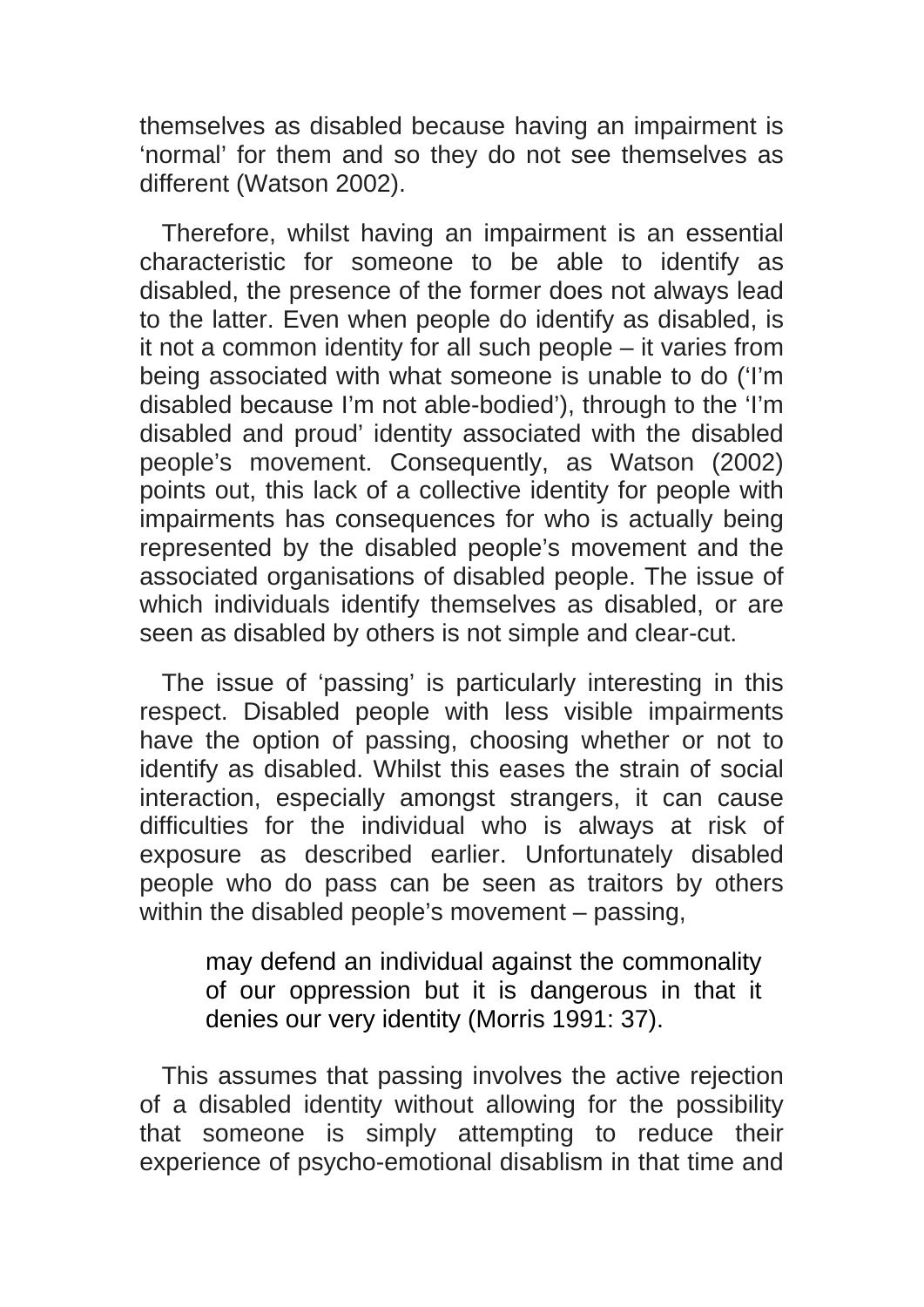place (Kanuha 1999). Given the current debates about disability and identity, the issues of why, how and where people pass is of particular relevance. Consideration of the psycho-emotional dimensions of disability could contribute to a better understanding of the phenomenon of passing and its relationship to issues of identity.

Even people who do not pass, but who have visible impairments, can still experience difficulties having their disability identity accepted by others. It has been suggested that collective self-organisation is one way of developing a positive disability identity (Shakespeare 1996). Unfortunately this does not always happen; for example, the disabled people's movement has been accused of under-representing young disabled people and marginalising people with learning difficulties (Campbell and Oliver 1996). I have also come across cases in my own research where being part of an organisation of disabled people has been quite oppressive for some of the disabled people involved because of a perceived 'hierarchy of impairment' within that organisation. One of my participants did not feel she was seen as a 'real' disabled person because she was not a wheelchair user and did not have one of 'the biggies' like cancer, arthritis, multiple sclerosis or visual impairment. Consequently her identity as a disabled person was challenged by other disabled people in the organisation. The presence of a 'hierarchy of impairment' in which people with certain impairments are seen as being more entitled to identify as disabled does nothing to promote the growth of an inclusive disabled people's movement. Whilst this hierarchy has its roots in the way that society has traditionally divided disabled people up by impairment group, it is also maintained by internalised oppression, a psycho-emotional dimension of disability (Shakespeare et al. 1996).

Charlton comments that a disabled people's movement,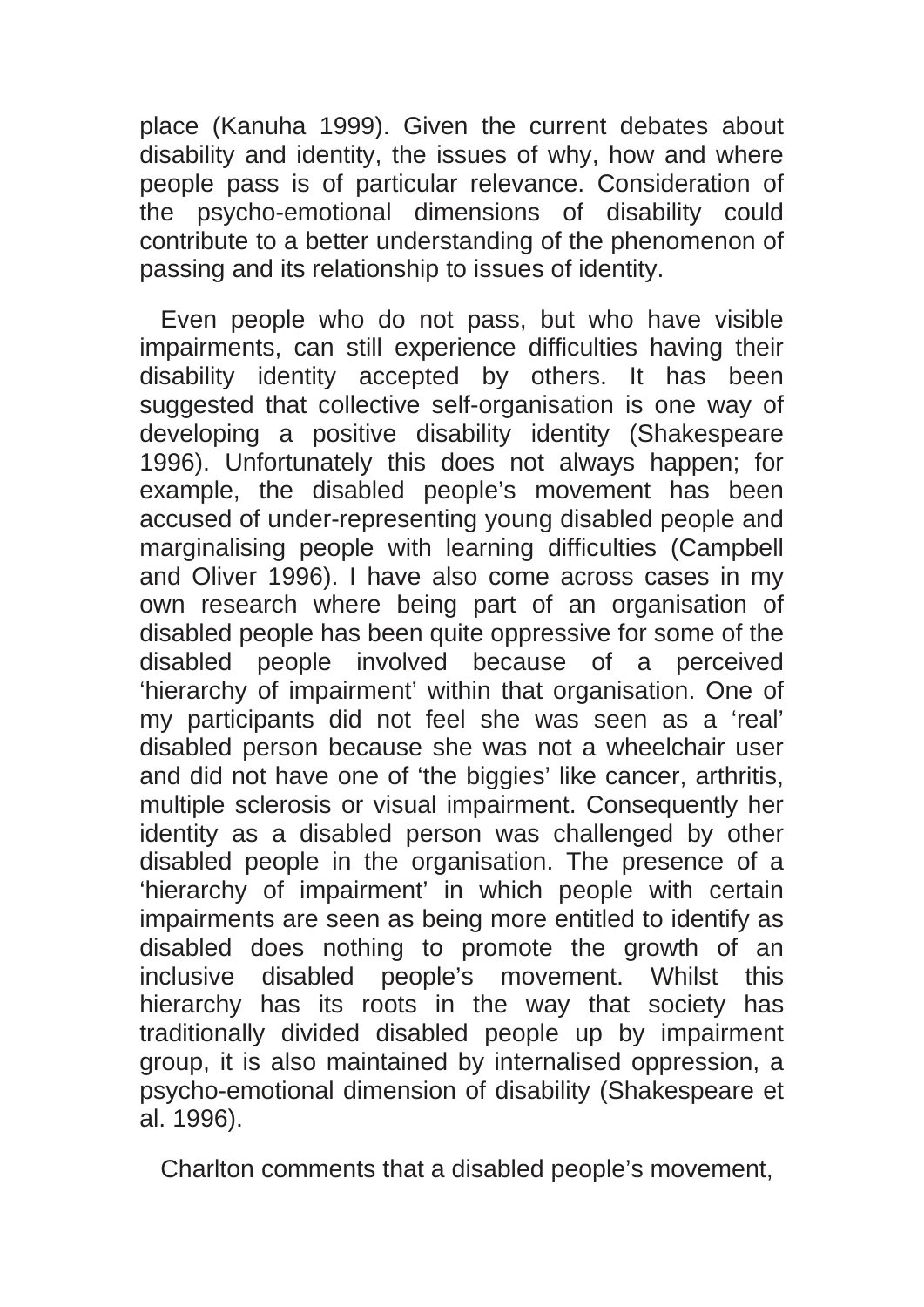must recognise that the phenomenology of oppression is a totality of lived experiences – from poverty and isolation to cultural degradation and self-pity (Charlton 1998: 82).

Thus an extended social model of disability which includes pathways of oppression operating at both the public and personal level would appear to offer one way of meeting this challenge. Consequently, this broadens the definitions of what are considered to be legitimate disability experiences which changes who identifies as disabled in the political and personal sense. This could have particular relevance for people with invisible impairments (and who can therefore pass) or those for whom impairment does not restrict physical activity, such as facial disfigurement - whilst such people may experience structural disability at some point in their life, they are more likely to be affected by psycho-emotional disablism. For example, although the woman with psoriasis described earlier did not see herself as disabled because she could 'do' things, she might view her experiences differently if the disabling reactions of others towards someone with a visible skin condition were explicitly included within a definition of disability.

There are many different reasons why people with impairments may or may not choose to identify as disabled, or be considered by others to be disabled. People may identify as disabled in one setting but not in others; one of my participants described how she identifies as a 'disabled person' at work, but elsewhere in her family and social life, her identity is that of mother and woman – her impairment and disability are not part of her identity in these other settings. Thus the process of identification is not fixed in time or place; it is also influenced by the complex intertwining of impairment effects and disability, in addition to other social identities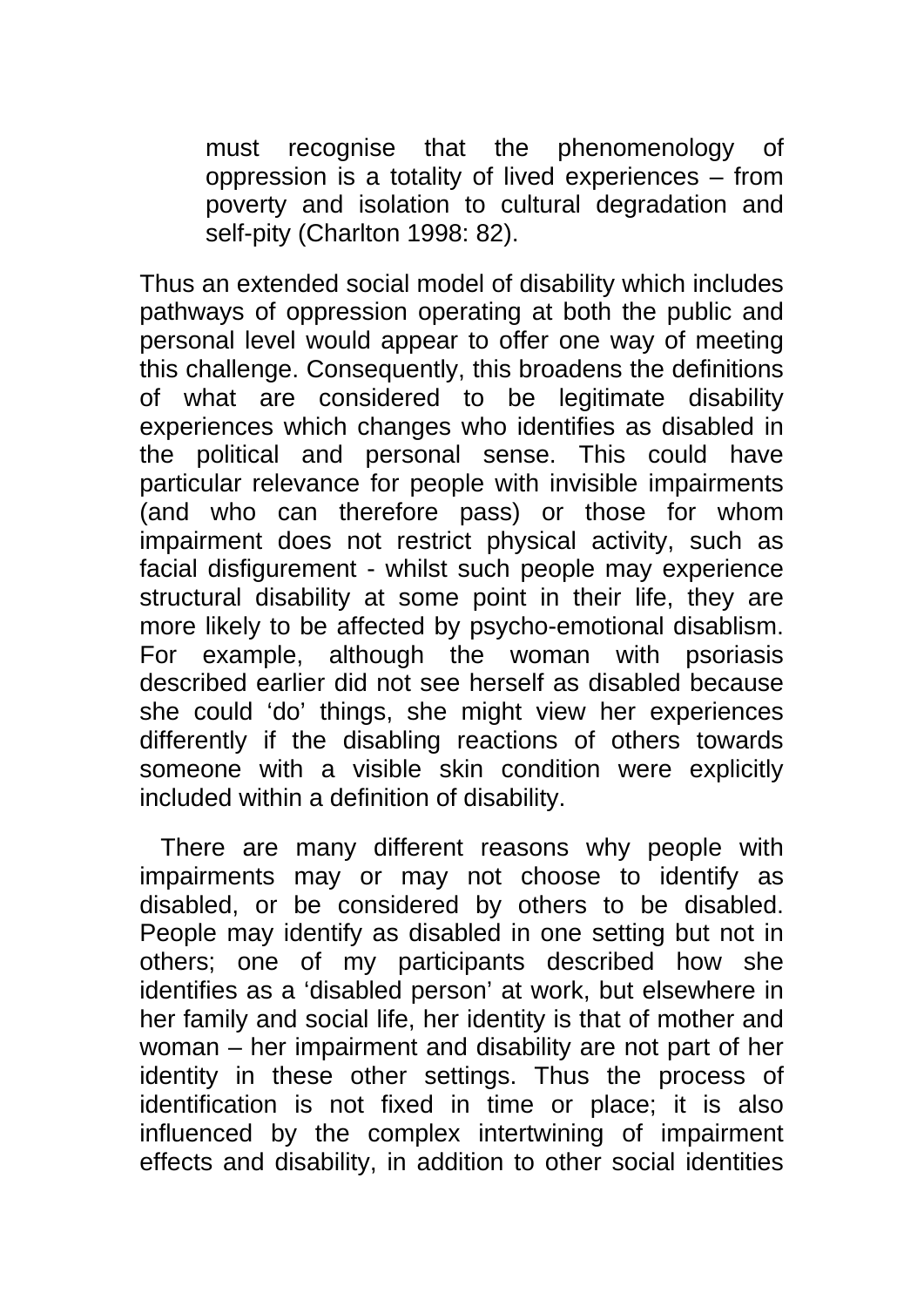and personal biography (Thomas 1999). In addition, the manner in which disabled people choose to resist or challenge psycho-emotional disablism has relevance for the ways in which people identify (or not) as disabled and how they challenge the 'disabled role' defined by society (Reeve 2002).

#### **Discussion**

I have described some of the ways in which psychoemotional dimensions of disability, the 'barriers in here' work alongside and in conjunction with structural dimensions of disability, the 'barriers out there'. Whilst the psychoemotional dimensions of disability act at the emotional level, leaving some disabled people feeling devalued and stressed, the material and physical effects of this form of disablism can be similar to the experience of sociostructural barriers which lead to exclusion and discrimination. This chapter has shown that the extended social model of disability suggested by Thomas (1999) which includes both structural and psycho-emotional dimensions of disability could offer a more sophisticated tool with which to understand the breadth of experience of disability and the associated issues of disability identity.

A powerful counter-argument to extending the social model in this manner could be that it weakens the campaigning power of the social model to effect material and political changes within society. I acknowledge that the social model of disability formulated by UPIAS in 1976, has been crucial to the fight against disabling barriers and discrimination as a means to improving the material and social lives of disabled people. I would agree that aspects of structural disability are easier to identify, challenge, and change than psycho-emotional dimensions of disability which are more deeply rooted in both the societal and individual unconscious. Therefore I can see how explicitly including a dimension of disability which operates at the emotional rather than the structural level could be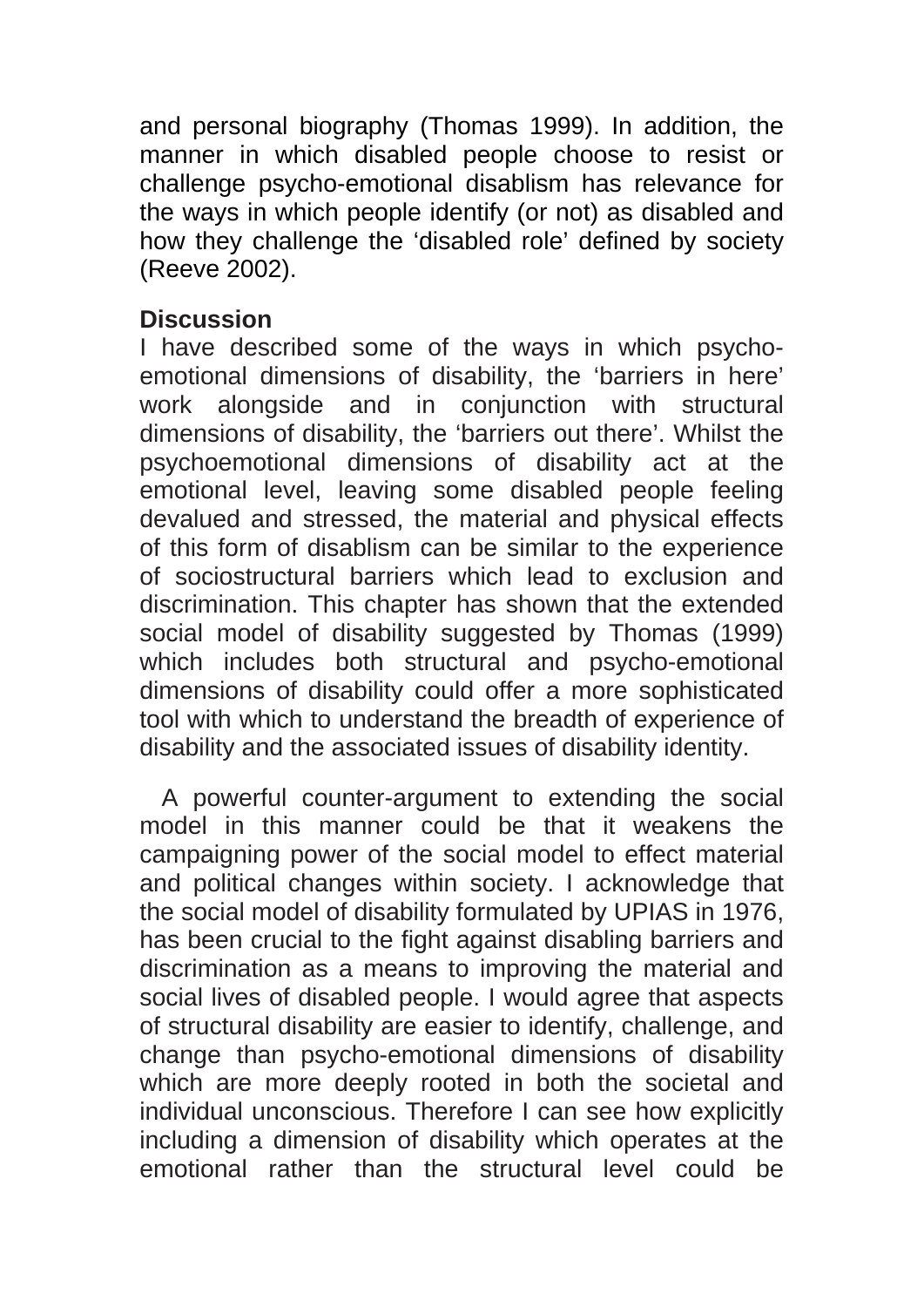perceived as weakening the power of the social model of disability to improve the lives of disabled people. One of the strengths of the current social model definition of disability is that of its relative simplicity as a concept in helping disabled people see disability as a social, rather than individual construction. This simplicity could be compromised by adopting a more complex definition of disability which explicitly references both structural and psycho-emotional dimensions of disability.

Additionally it could be argued that one of the roles of a disability culture is precisely to challenge psychoemotional disablism by providing alternative images of disability, a collective context in which to share ideas and feelings as well as a space in which to reflect on the experience of disability from the perspective of different groups of disabled people.

> Taking part in the arts should also be viewed as a tool for change as much as attending meetings about, say, orange badge provision … Introducing disabled people to the social role of artistic creativity and opening a debate about disability culture is a dynamic way of assisting disabled people to challenge their assumed dependency and place in mainstream society (Morrison and Finkelstein 1993: 126-127).

For people such as Finkelstein, the existing social model of disability already recognises both structural and psycho-emotional dimensions of disability as evidenced by the presence of both political activism and disability arts. On the other hand, other disability studies writers (such as Shakespeare 1996; Thomas 1999) would argue that whilst this might have been the intention behind the UPIAS social model of disability, the academic and political interest has been much more focussed on structural dimensions of disability, and consequently the psycho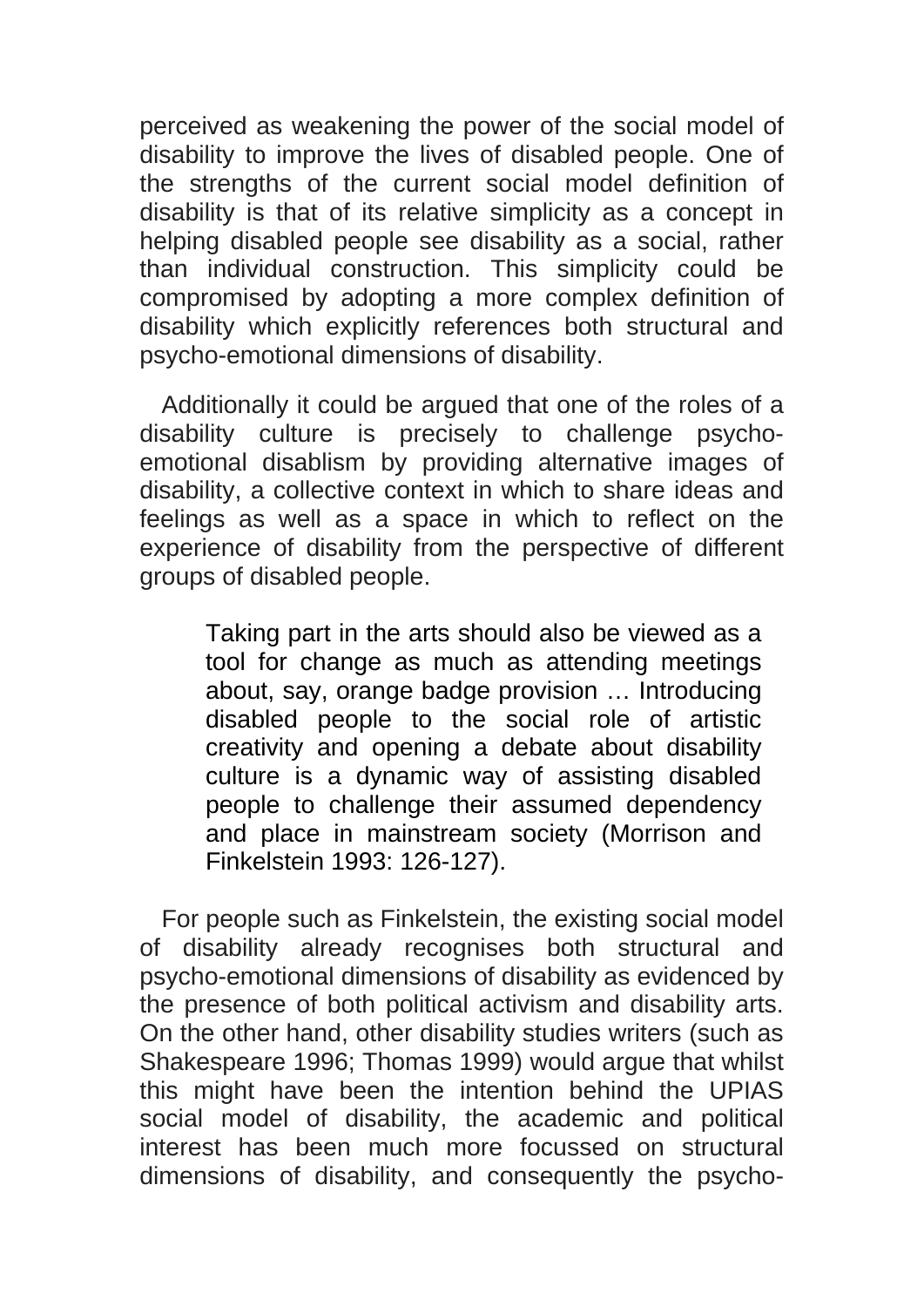emotional dimensions of disability have received far less attention.

Importantly, if the social model of disability sets out to define what disables people with impairments, then it has to take account of structural and psycho-emotional dimensions of disability, which both have their origins in oppressive social relations. The question is, how should this be done? Should the social model of disability be extended to explicitly include psycho-emotional dimensions of disability as a way of bringing attention to bear on this neglected form of disablism? Or is it more appropriate to retain the political strength of a simple definition of disability and apply the social model of disability in its existing UPIAS-based form to clarify and explore psycho-emotional dimensions of disability? Whilst the extension of the social model proposed by Thomas (1999) offers a very valuable contribution to the development of a social theory of disability, it is less useful for the purposes of campaigning and effecting social change. On the other hand, the disabled people's movement must engage with some of the darker sides of the experience of oppression (Shakespeare 1996) - issues of internalised oppression and the related hierarchy of impairment. My concern is that it is easier for groups of disabled people to continue to avoid tackling these painful areas if they are not explicitly included within a definition of disability. The question about whether or not the social model of disability *needs* extending is complex and there is no obvious answer.

As part of the ongoing debates about whether or not the social model of disability should acknowledge the role of impairment in restricting the activity of disabled people, Oliver suggested that the social model of disability,

> has been a pragmatic attempt to identify and address issues that can be changed through collective action rather than medical or other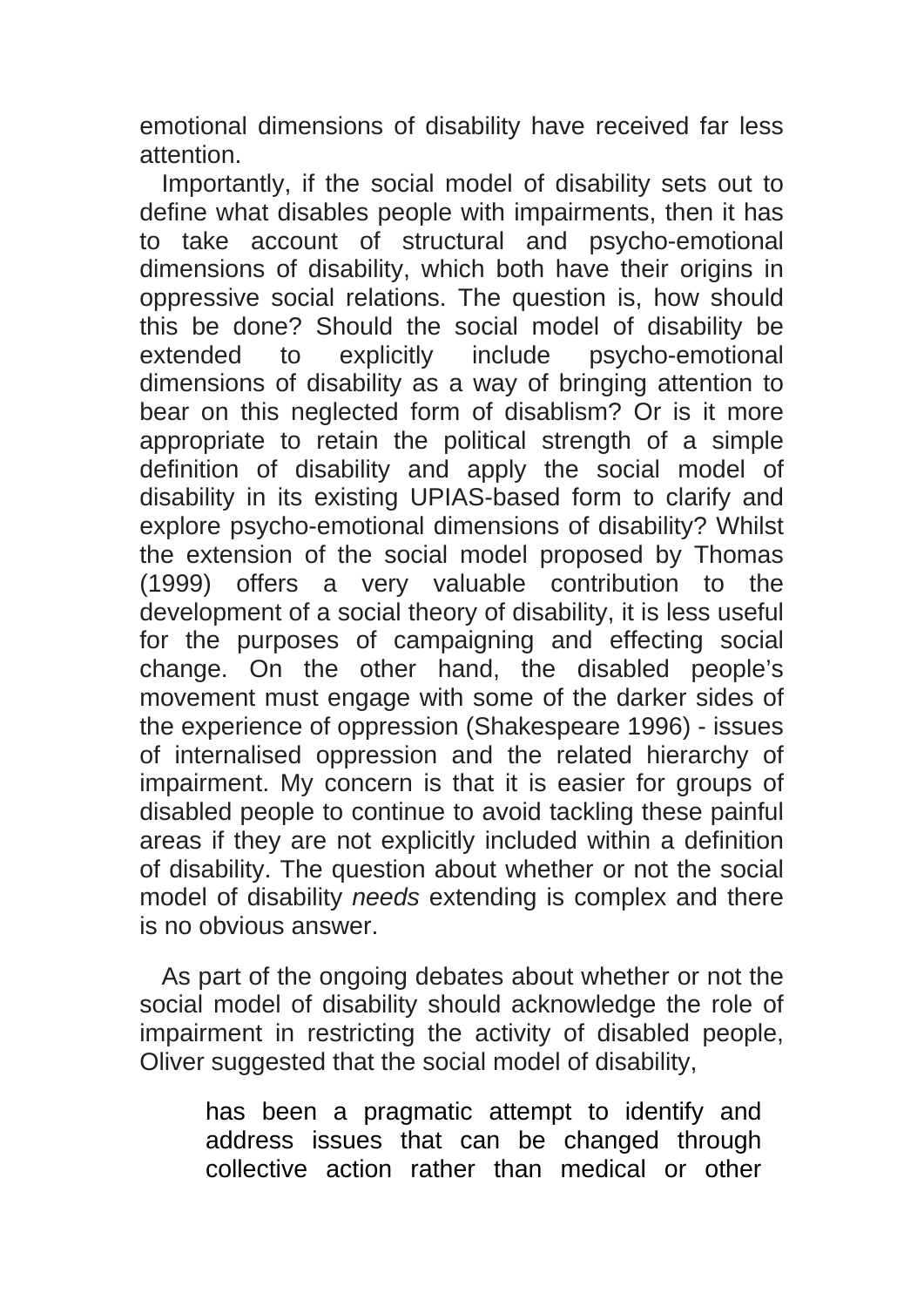professional treatment (Oliver 1996: 48).

Although the psycho-emotional dimensions of disability operate at an emotional level I would not suggest that this form of disablism can be 'fixed' by a visit to a psychologist or counsellor; such professionals generally work within an individual model of disability and are more likely to add to, rather than help resolve issues associated with the psycho-emotional dimensions of disability (Reeve 2000a; Reeve 2000b). Adopting this 'treatment of the individual' approach also supports the notion that people who are unable to participate in mainstream life because of the effects of psycho-emotional disablism are not 'really disabled' in the same way that, for example, a wheelchair user who cannot access the built environment is. Consequently their experiences of exclusion become their 'personal trouble' to overcome rather than something to be recognised and worked with collectively.

Given that psycho-emotional dimensions of disability emerge from oppressive social relations and cultural myths, then they are open instead to challenge by collective action in two ways. Firstly, experience of the disabled people's movement and disability culture can be more effective than individual counselling at challenging this hidden form of disablism through the provision of positive role models and exposure of the pervasive nature of prejudices and myths about disability. However, as indicated previously, the issue of how people identify as disabled and the ever-present hierarchy of impairment mean that even in such a collective context, some disabled people still doubt their right to be considered as a 'real' disabled person. Secondly, as socio-structural barriers within society are broken down, then it is reasonable to expect that the increasing presence of disabled people within mainstream society will slowly break down some of the stereotypes within our culture, thereby reducing still further levels of psycho-emotional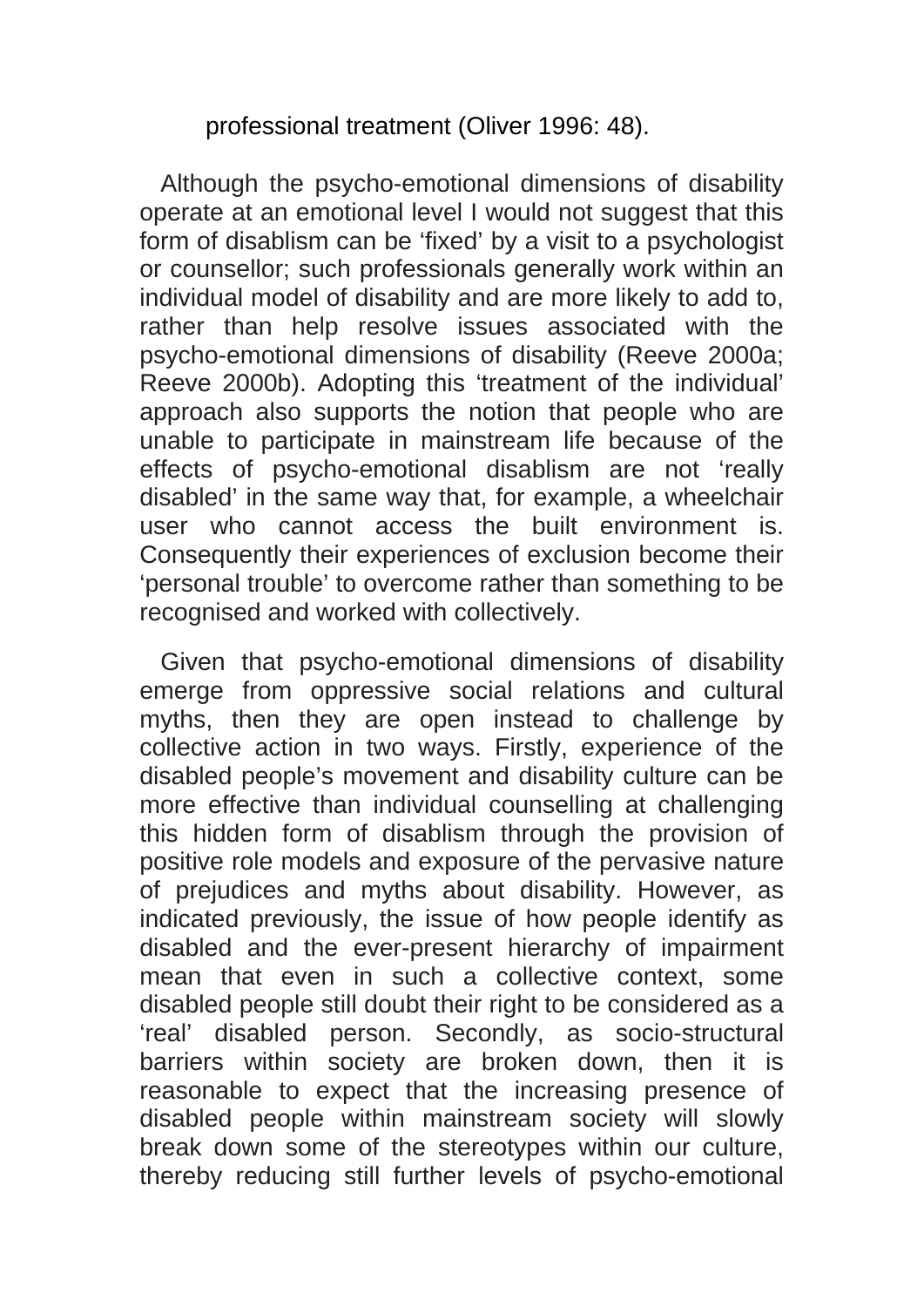disablism.

Apart from providing a possible refinement to the existing social model of disability, explicitly recognising this psycho-emotional dimension of disability will also contribute to the continuing development of a social theory of disability. Finkelstein and French have previously advocated the construction of a new approach to a psychology of disability:

> With the growth of new (social) approaches to disability, there is a need to develop fresh insights into the way disabled people, and others, make sense of, cope with, manage and overcome disabling social and physical barriers (Finkelstein and French 1993: 32).

In other words, there is a need to take account of the personal effects of living with disability in a manner which differs from the psychological models of loss which are more typically associated with the disability experience. This psychology of disability (rather than impairment) focuses on the psychological anxiety and distress caused by the social relations of disability and is therefore very closely related to the psycho-emotional dimensions of disability.

Finally, within disability studies there is a growing body of literature offering post-structuralist and post-modernist perspectives on disability, impairment and identity (Corker and Shakespeare 2002). Recently Shakespeare and Watson (2002) suggested that a social theory of disability would need to include all dimensions of disabled people's experiences – bodily, psychological, cultural, social and political – in order to make sense of the complex and situated nature of disability. I believe that consideration of both the psycho-emotional and structural dimensions of disability and how they interact with each other can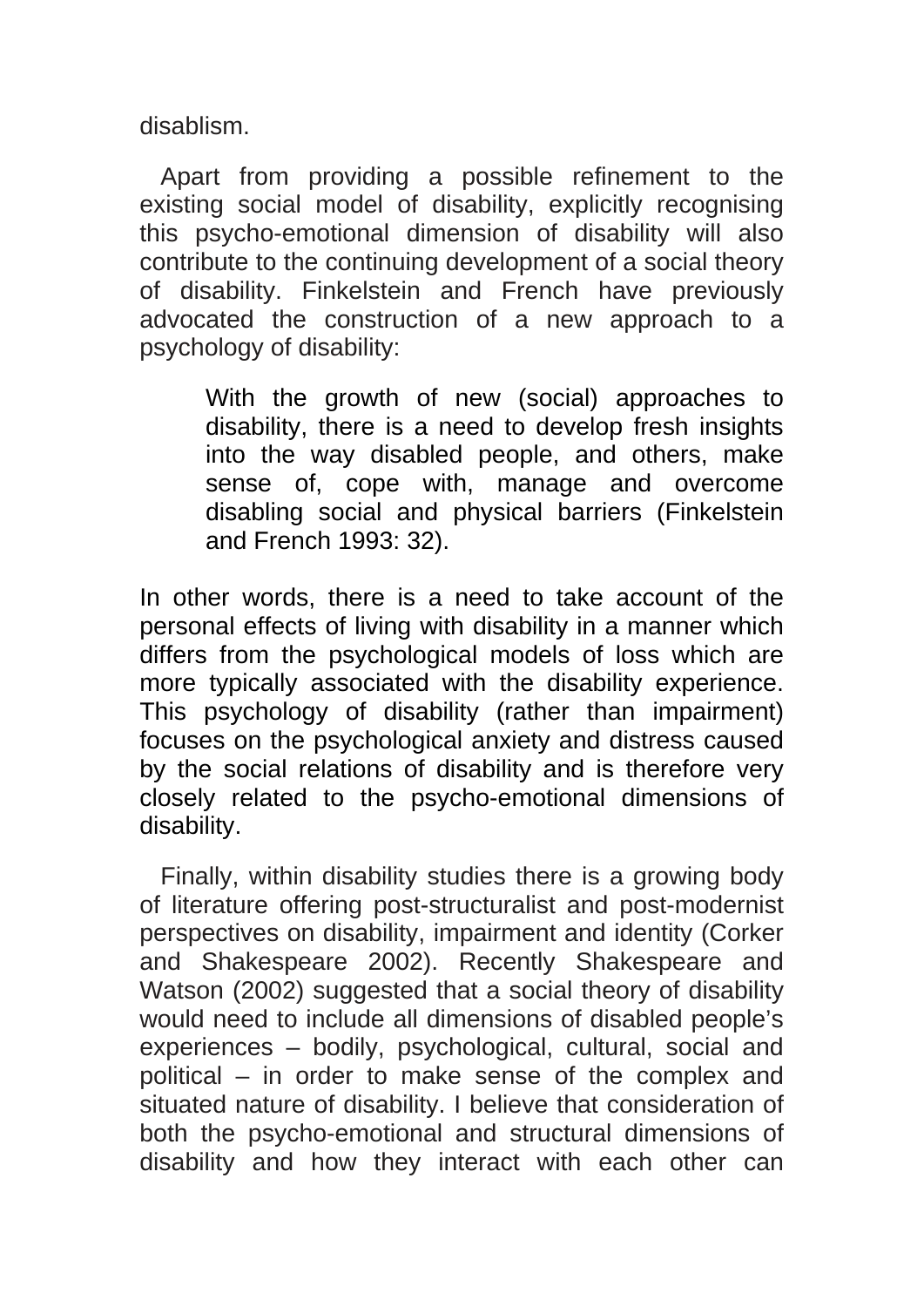contribute to these post-structuralist debates; I have already used a post-structuralist approach to theorise the psycho-emotional dimensions of disability, and their interrelations with impairment and identity (Reeve 2002).

#### **Summary**

This chapter has illustrated how the extension of the social model of disability to include both structural and psychoemotional dimensions of disability, as suggested by Thomas (1999), facilitates a sophisticated analysis of the manner in which people with impairments are disabled by oppressive social relations. I have shown how the experience of exclusion from mainstream life can have an adverse effect on the psycho-emotional well-being of a person with impairments, illustrating the complex manner in which structural and psycho-emotional dimensions of disability can be intertwined and/or mutually reinforcing. Internalised oppression or dealing with the reactions of others can exclude a disabled person as effectively as an inaccessible public space and therefore any discussion about barriers to participation in mainstream society needs to include reference to both dimensions of disability. The psycho-emotional dimensions of disability also have an important contribution to make in examining the different ways in which people with impairments see themselves (or not) as disabled people, because it operates along emotional pathways.

Whilst a focus on identifying and challenging structural disability has led to considerable improvements in the lives of disabled people, this emphasis on the barriers 'out there',

> has the rather ironic consequence of leaving aspects of social life and social oppression which are so keenly felt by many disabled people (to do with self-esteem, interpersonal relationships, sexuality, family life and so on) 'open season' to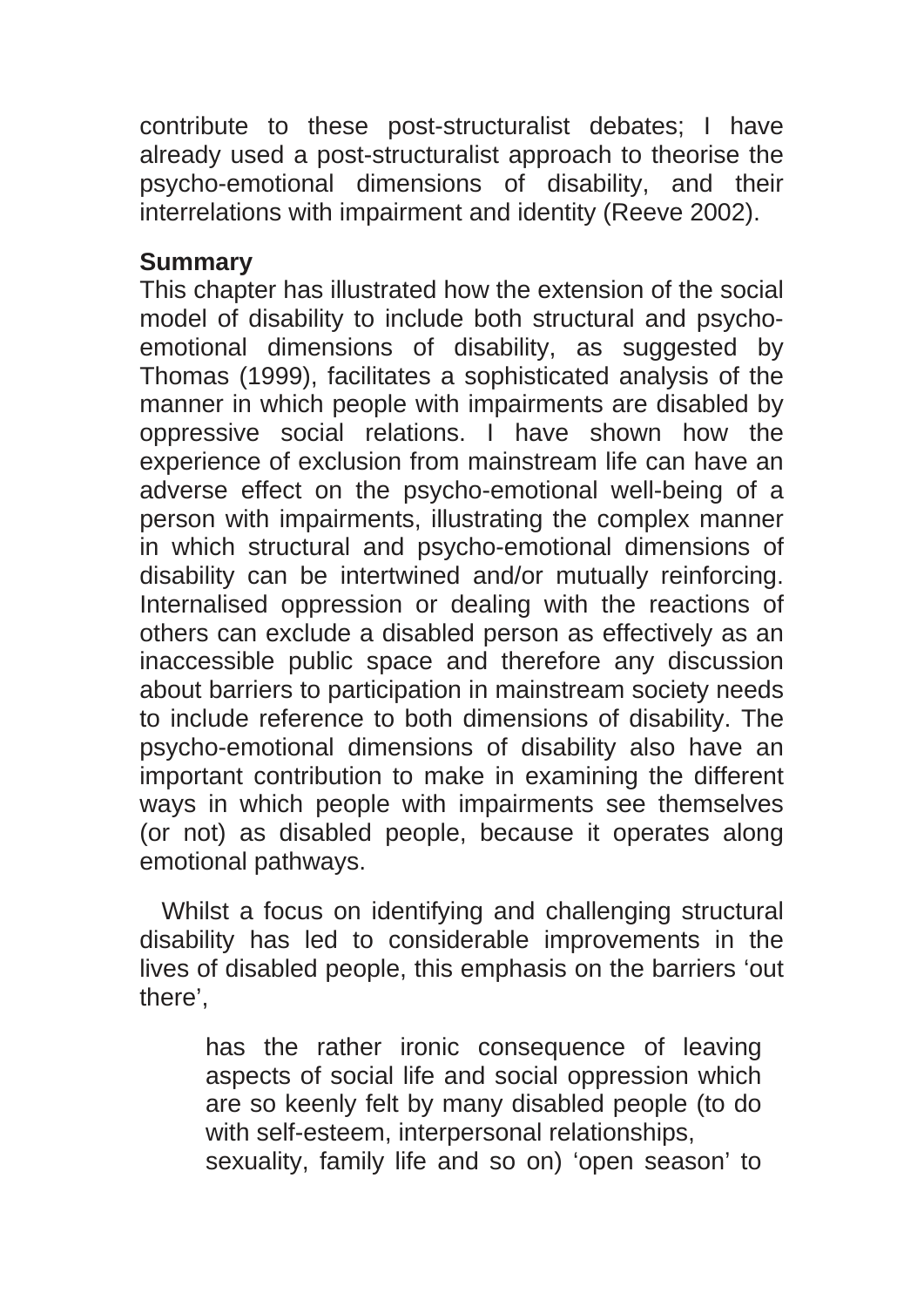psychologists and others who would not hesitate to apply the individualistic/personal tragedy model to these issues (Thomas, 1999: 74).

For many disabled people, it is the barriers that operate 'in here', at the psycho-emotional level which have the most disabling effect on their lives. Therefore it is high time that this dimension of disablism, which operates along emotional and psychological pathways, is given proper attention within disability theory. Whether this should be done as part of an extended model of disability as Thomas suggests, or by working within the existing social model definition of disability remains to be seen.

#### *Acknowledgements*

This paper was written as part of my PhD which is supported by an ESRC studentship (R42200034345).

## **Bibliography**

- Ball, K. F. 2002: Who'd fuck an ableist? *Disability Studies Quarterly,* 22 (4), 166-171.
- Barnes, C. 1991: *Disabled People in Britain and Discrimination: A Case for Anti-Discrimination Legislation.* London: Hurst and Co. and BCODP.

Barnes, C. 1994: Images of disability. In S. French (ed.), *On Equal Terms: Working with Disabled People.*  Oxford: Butterworth-Heinemann.

- Battye, L. 1966: The Chatterley syndrome. In P. Hunt (ed.), *Stigma: The Experience of Disability.* London: Geoffrey Chapman.
- Bogdan, R. and Taylor, S. J. 1989: Relationships with severely disabled people: the social construction of humanness. *Social Problems,* 36 (2), 135-148.
- Campbell, J. and Oliver, M. 1996: *Disability Politics: Understanding our past, changing our future.*  London: Routledge.

Charlton, J.I. 1998: *Nothing about Us without US:*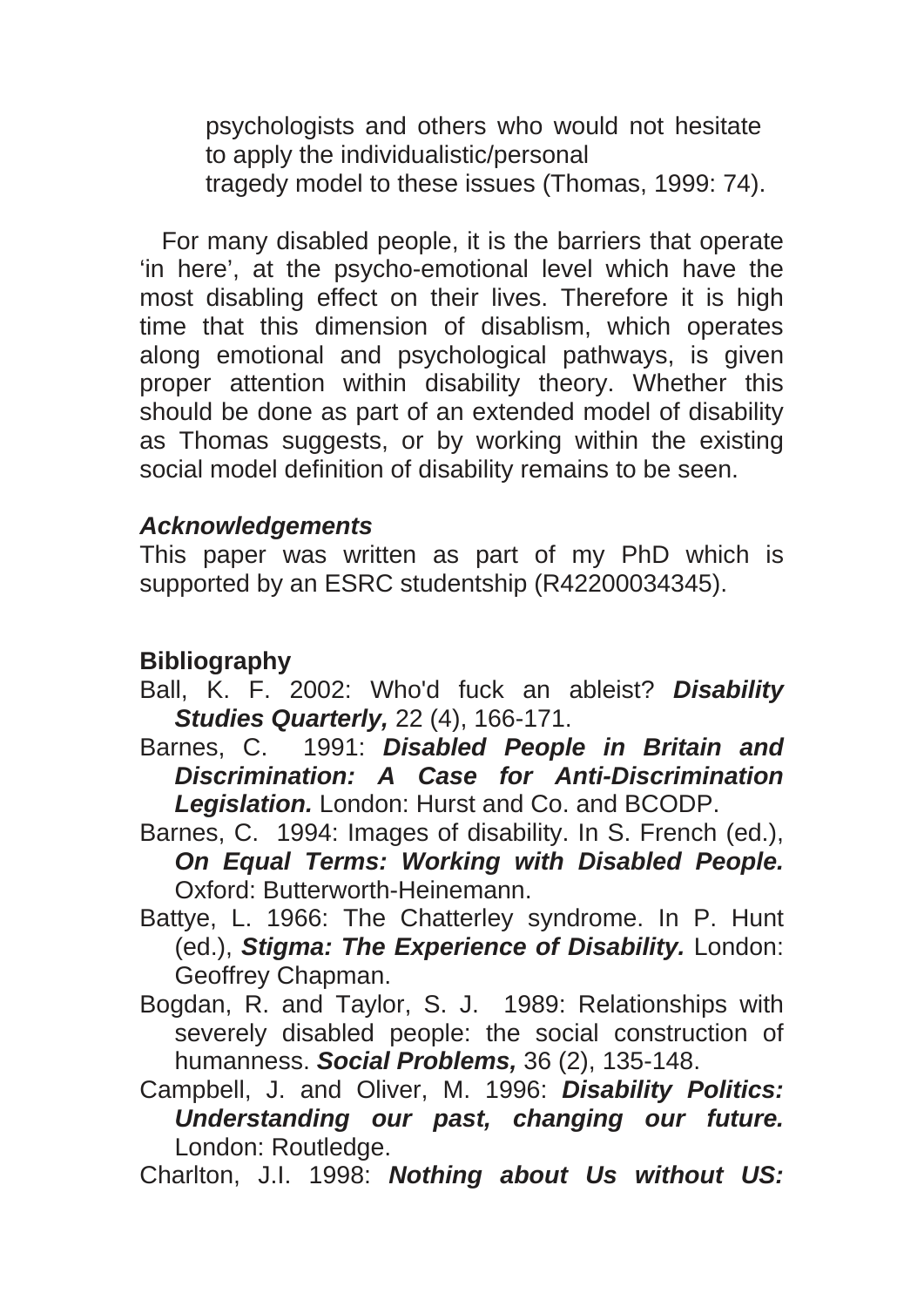*Disability, Oppression and Empowerment.* Berkeley: University of California Press.

Chouinard, V. 1997: Making space for disabling differences: challenging ableist geographies. *Environment and Planning D: Society and Space,*  15, 379-387.

- Corker, M. 1999: Difference, conflations and foundations: the limits to 'accurate' theoretical representation of disabled people's experience? *Disability and Society,*  14 (5), 627-642.
- Corker, M. and Shakespeare, T. (eds) 2002: *Disability/Postmodernity: Embodying Disability Theory.* London: Continuum.
- Fanon, F. 1986: *Black Skin, White Masks.* London: Pluto Press.
- Finkelstein, V. 1980: *Attitudes and Disabled People: Issues for Discussion.* New

York: World Rehabilitation Fund.

- Finkelstein, V. and French, S. 1993: Towards a psychology of disability. In J. Swain, V. Finkelstein, S. French and M. Oliver (eds), *Disabling Barriers - Enabling Environments.* London: Sage and Open University Press.
- French, S. 1994a: Dimensions of disability and impairment. In S. French (ed.), *On Equal Terms: Working with Disabled People.* Oxford: Butterman-Heinemann Ltd.
- French, S. 1994b: The disabled role. In S. French (ed.), *On Equal Terms:Working with Disabled*  **People.** Oxford: Butterman-Heinemann Ltd.
- Gillespie-Sells, K., Hill, M. and Robbins, B. 1998: *She Dances to Different Drums: Research into Disabled Women's Sexuality.* London: King's Fund.
- Goffman, E. 1963: *Stigma: Notes on the Management of Spoiled Identity.* Englewood Cliffs, NJ: Prentice Hall; Harmondsworth: Penguin 1968.

Grewal, I., Joy, S., Lewis, J., Swales, K. and Woodfield, K.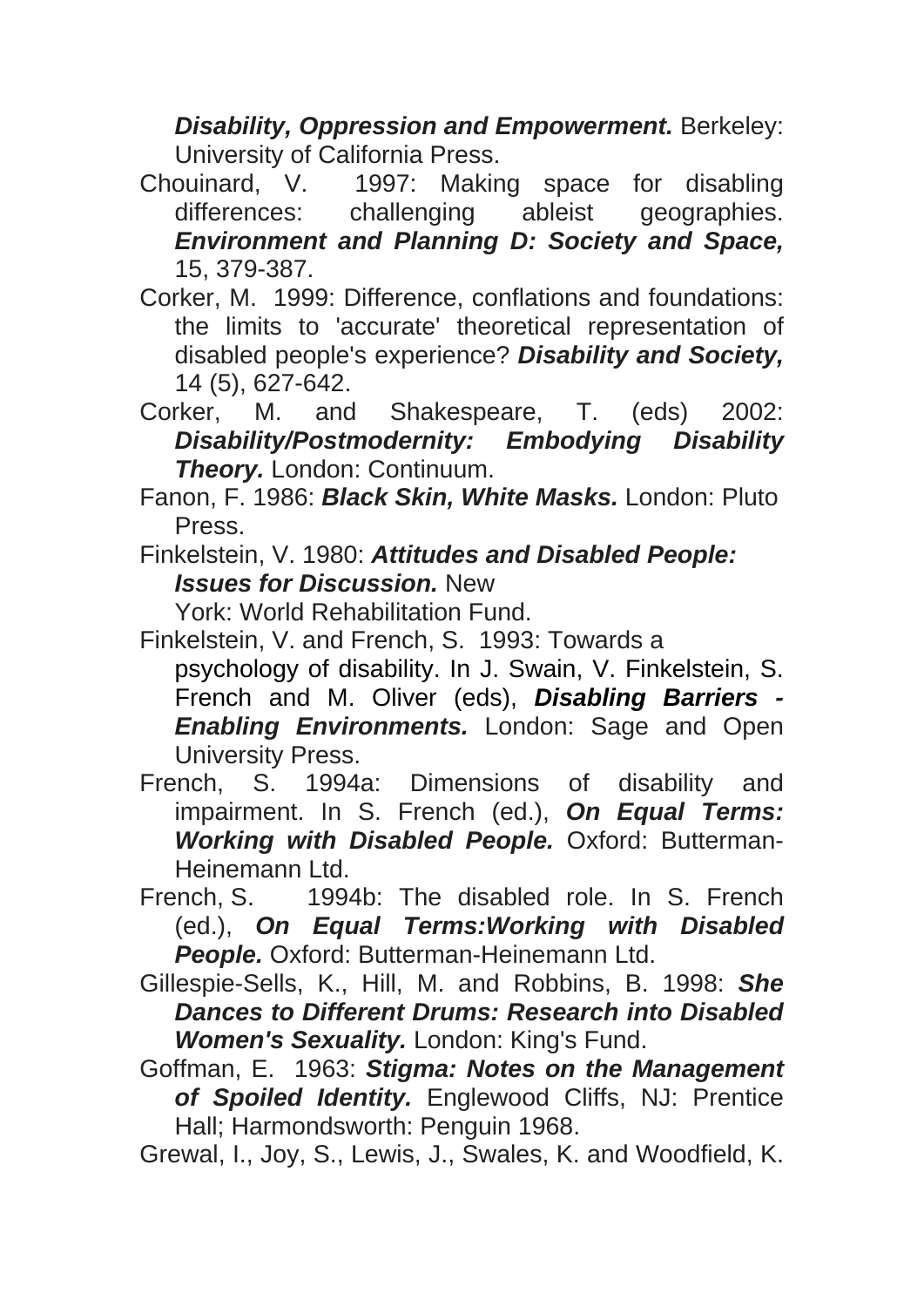2002: *Disabled for Life? Attitudes Towards, and Experiences of Disability in Britain.* Leeds: Corporate Document Services.

- Kanuha, V. K. 1999: The Social process of 'passing' to manage stigma: Acts of internalized oppression or acts of resistance? *Journal of Sociology and Social Welfare,* 26 (4), 27-46.
- Kennedy, M. 1996: Sexual abuse and disabled children. In J. Morris (ed.), *Encounters with Strangers: Feminism and Disability.* London: The Women's Press.

Kitchin, R. 1998: 'Out of place, knowing one's place': space, power and the exclusion of disabled people. *Disability and Society,* 13 (3), 343 356.

Marks, D. 1999: *Disability: controversial debates and psychosocial perspectives.* London: Routledge.

Morley, L. 1992: Women's Studies, Difference, and Internalised Oppression. *Women's Studies International Forum,*  15 (4), 517-525.

Morris, J. 1991: *Pride Against Prejudice: Transforming Attitudes to Disability.*  London: The Women's Press.

- Morrison, E. and Finkelstein, V. 1993: Broken arts and cultural repair: the role of culture in the empowerment of disabled people. In J. Swain, V. Finkelstein, S. French and M. Oliver (eds), *Disabling Barriers – Enabling Environments.* London: Sage and Open University Press.
- Oliver, M. 1990: *The Politics of Disablement.*  Basingstoke: Macmillan.
- Oliver, M. 1996: Defining Impairment and Disability: issues at stake. In C. Barnes and G. Mercer (eds), *Exploring the Divide: Illness and Disability.* Leeds: The Disability Press.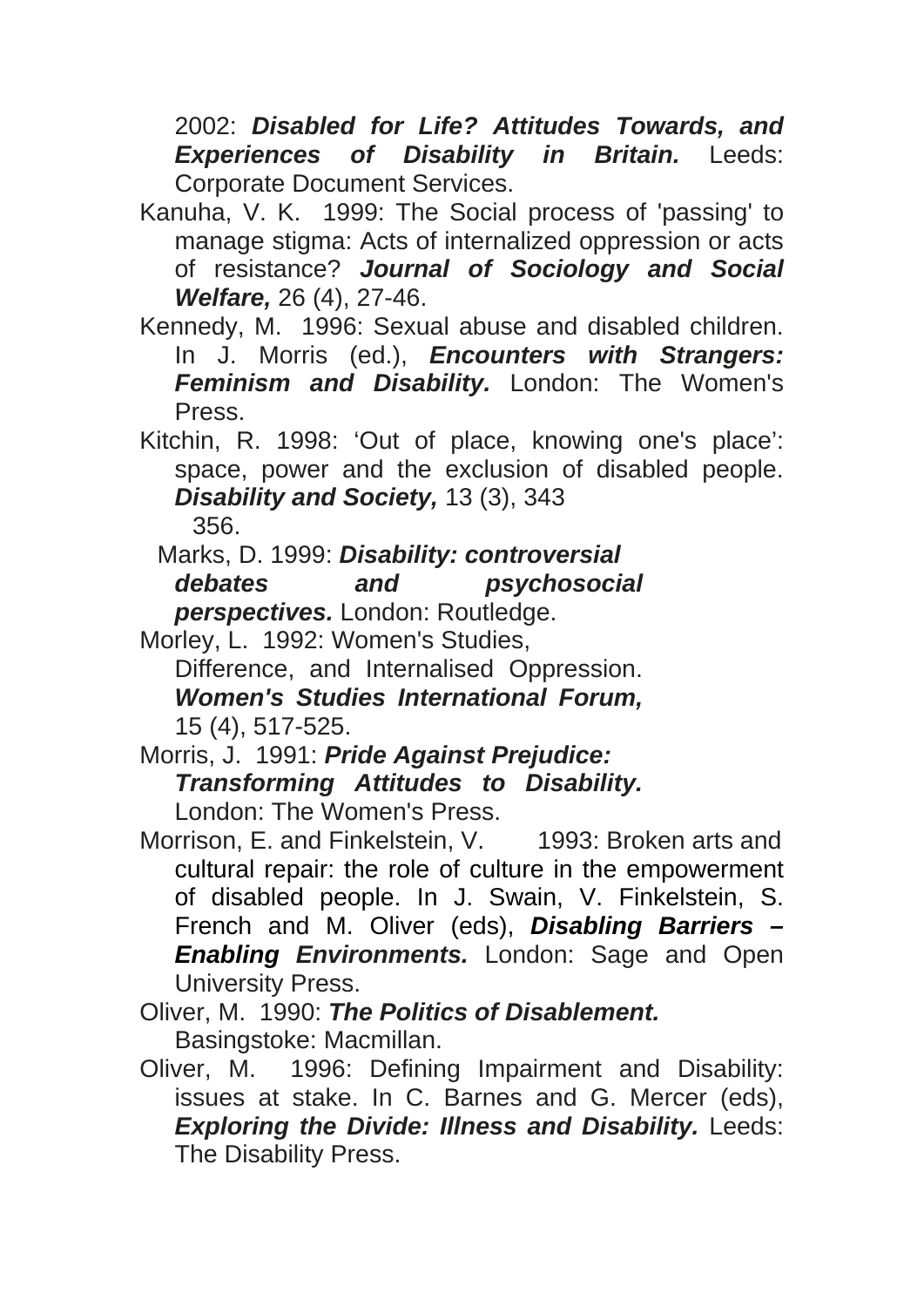- Oliver, M. and Barnes, C. 1998: *Disabled People and*  **Social Policy: From Exclusion to Inclusion.** Harlow: Addison Wesley Longman.
- Olkin, R. 1999: *What Psychotherapists Should Know About Disability.* New York: The Guilford Press.
- Reeve, D. 2000a: Negotiation of disability and impairment within counselling relationships: a critical evaluation from the perspective of clients with spinal cord injuries. Unpublished MA Thesis, Leeds: University of Leeds.
- Reeve, D. 2000b: Oppression within the Counselling Room. *Disability and Society,* 15 (4), 669-682.
- Reeve, D. 2002: Negotiating psycho-emotional dimensions of disability and their influence on identity constructions. *Disability and Society,* 17 (5), 493-508.
- Shakespeare, T. 1994: Cultural Representation of Disabled People: dustbins for disavowal? *Disability and Society,* 9 (3), 283-299.
- Shakespeare, T. 1996: Disability, Identity, Difference. In C. Barnes and G. Mercer (eds), *Exploring the Divide: Illness and Disability.* Leeds: The Disability Press.
- Shakespeare, T., Gillespie-Sells, K. and Davies, D. 1996: The Sexual Politics of Disability: Untold Desires. London: Cassell.
- Shakespeare, T. and Watson, N. 2002: The social model of disability: an outdated ideology? *Research in Social Science and Disability,* 2, 9-28.
- Slack, S. 1999: I am more than my wheels. In M. Corker and S. French (eds), *Disability Discourse.*  Buckingham: Open University Press.
- Thomas, C. 1999: *Female Forms: Experiencing and Understanding Disability.* Buckingham: Open University Press.
- Thomas, C. 2001: Medicine, gender and disability: disabled women's health care encounters. *Health Care for Women International,* 22 (3), 245 262.
- Thomas, P. 1995: Internalised oppression, *Coalition,*